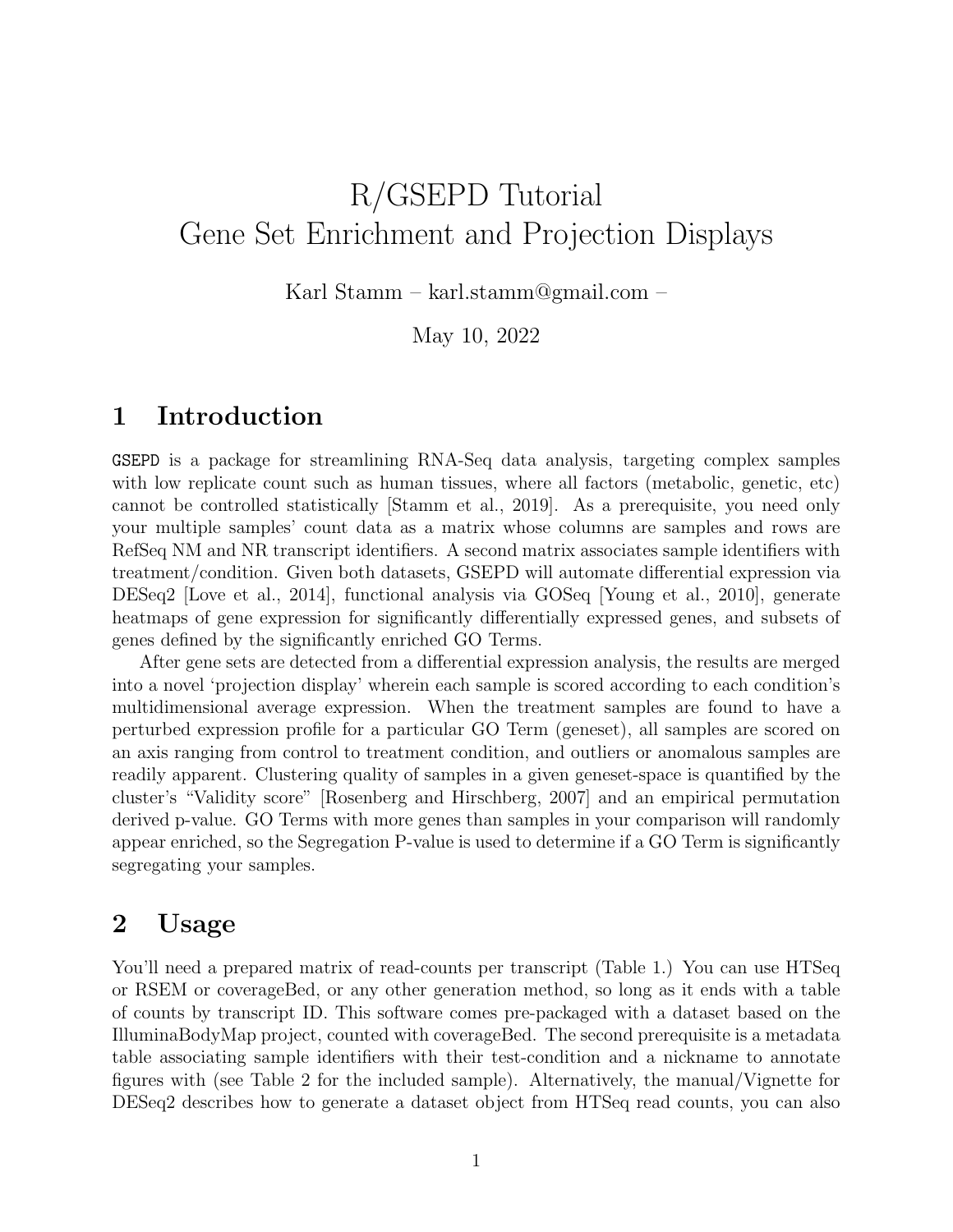initialize GSEPD with the DESeqDataSet object instead of the counts matrix. By default this table will be normalized by DESeq during processing, but if you have a pre-normalized table, you can prevent the double normalization by setting renormalize=FALSE in the INIT() routine.

### 2.1 Naming Conventions

In R, column names are not allowed to have spaces or certain special characters like  $+$  or . As your sample names are the columns of the count table, this implies your sample names may not have special characters or spaces. When you load a table with invalid column headers, R may silently convert invalid characters into periods, thus "Sample 1" becomes "Sample.1". If your metadata table (where samples must be annotated) matches the original count table, it won't match this converted name, and you'll either get an error about samples not being found, or worse, an apparently successful run with invalid data. In later stages of the GSEPD process your test conditions also become column headers, and spaces will cause an error before completion. It's better to compare groups 'test' vs 'control' than 'lung tissue' vs 'healthy(-ish) person'.

library(rgsepd)

```
## Loading required package: DESeq2
## Loading required package: S4Vectors
## Loading required package: stats4
## Loading required package: BiocGenerics
##
## Attaching package: 'BiocGenerics'
## The following objects are masked from 'package:stats':
##
## IQR, mad, sd, var, xtabs
## The following objects are masked from 'package:base':
##
## Filter, Find, Map, Position, Reduce, anyDuplicated, append,
## as.data.frame, basename, cbind, colnames, dirname, do.call,
## duplicated, eval, evalq, get, grep, grepl, intersect, is.unsorted,
## lapply, mapply, match, mget, order, paste, pmax, pmax.int, pmin,
## pmin.int, rank, rbind, rownames, sapply, setdiff, sort, table,
## tapply, union, unique, unsplit, which.max, which.min
##
## Attaching package: 'S4Vectors'
## The following objects are masked from 'package:base':
##
## I, expand.grid, unname
## Loading required package: IRanges
## Loading required package: GenomicRanges
## Loading required package: GenomeInfoDb
```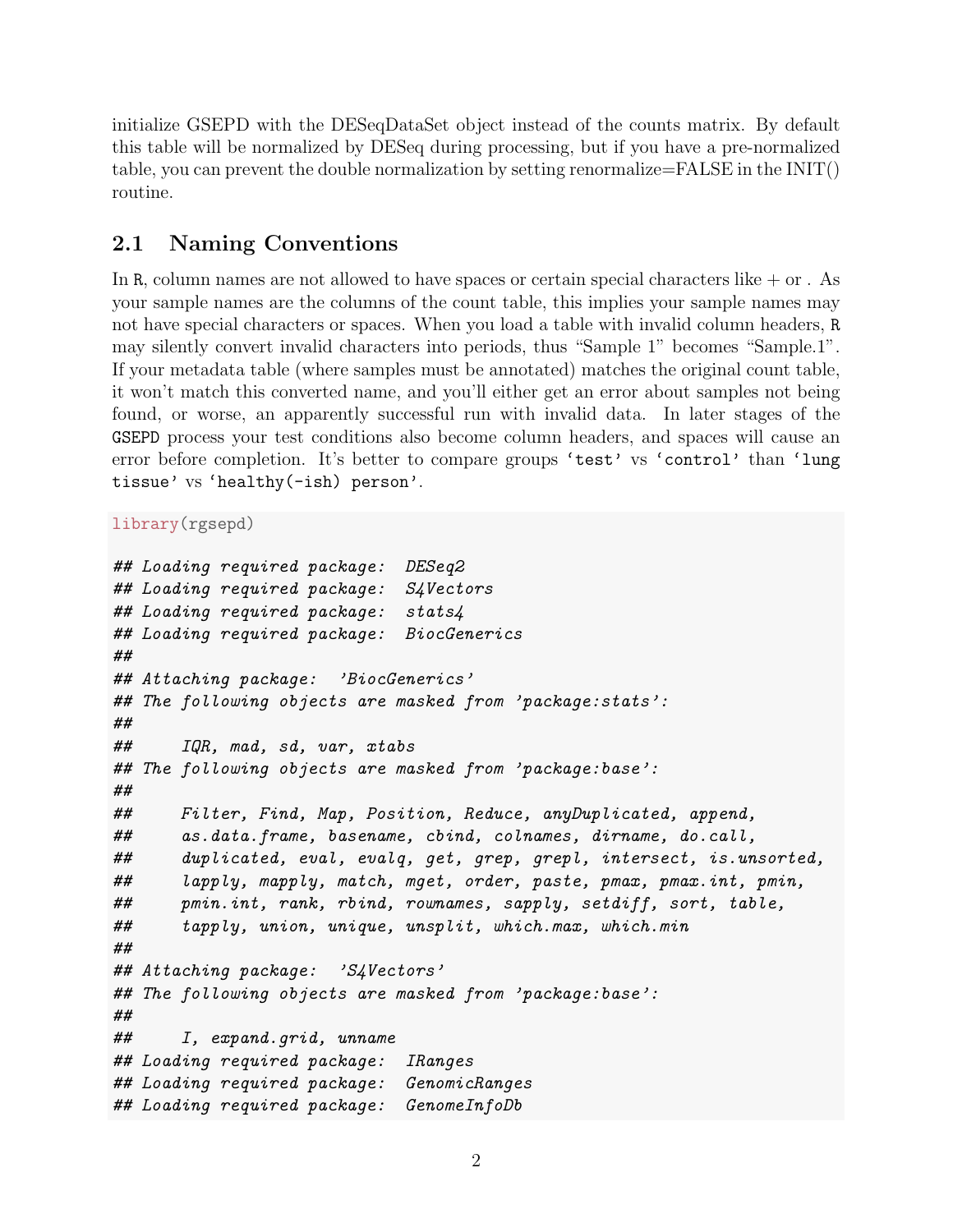```
## Loading required package: SummarizedExperiment
## Loading required package: MatrixGenerics
## Loading required package: matrixStats
##
## Attaching package: 'MatrixGenerics'
## The following objects are masked from 'package:matrixStats':
##
## colAlls, colAnyNAs, colAnys, colAvgsPerRowSet, colCollapse,
## colCounts, colCummaxs, colCummins, colCumprods, colCumsums,
## colDiffs, colIQRDiffs, colIQRs, colLogSumExps, colMadDiffs,
## colMads, colMaxs, colMeans2, colMedians, colMins, colOrderStats,
## colProds, colQuantiles, colRanges, colRanks, colSdDiffs, colSds,
## colSums2, colTabulates, colVarDiffs, colVars, colWeightedMads,
## colWeightedMeans, colWeightedMedians, colWeightedSds,
## colWeightedVars, rowAlls, rowAnyNAs, rowAnys, rowAvgsPerColSet,
## rowCollapse, rowCounts, rowCummaxs, rowCummins, rowCumprods,
## rowCumsums, rowDiffs, rowIQRDiffs, rowIQRs, rowLogSumExps,
## rowMadDiffs, rowMads, rowMaxs, rowMeans2, rowMedians, rowMins,
## rowOrderStats, rowProds, rowQuantiles, rowRanges, rowRanks,
## rowSdDiffs, rowSds, rowSums2, rowTabulates, rowVarDiffs, rowVars,
## rowWeightedMads, rowWeightedMeans, rowWeightedMedians,
## rowWeightedSds, rowWeightedVars
## Loading required package: Biobase
## Welcome to Bioconductor
##
## Vignettes contain introductory material; view with
## 'browseVignettes()'. To cite Bioconductor, see
## 'citation("Biobase")', and for packages 'citation("pkgname")'.
##
## Attaching package: 'Biobase'
## The following object is masked from 'package:MatrixGenerics':
##
## rowMedians
## The following objects are masked from 'package:matrixStats':
##
## anyMissing, rowMedians
## Loading required package: goseq
## Loading required package: BiasedUrn
## Loading required package: geneLenDataBase
##
## Attaching package: 'geneLenDataBase'
## The following object is masked from 'package:S4Vectors':
##
## unfactor
```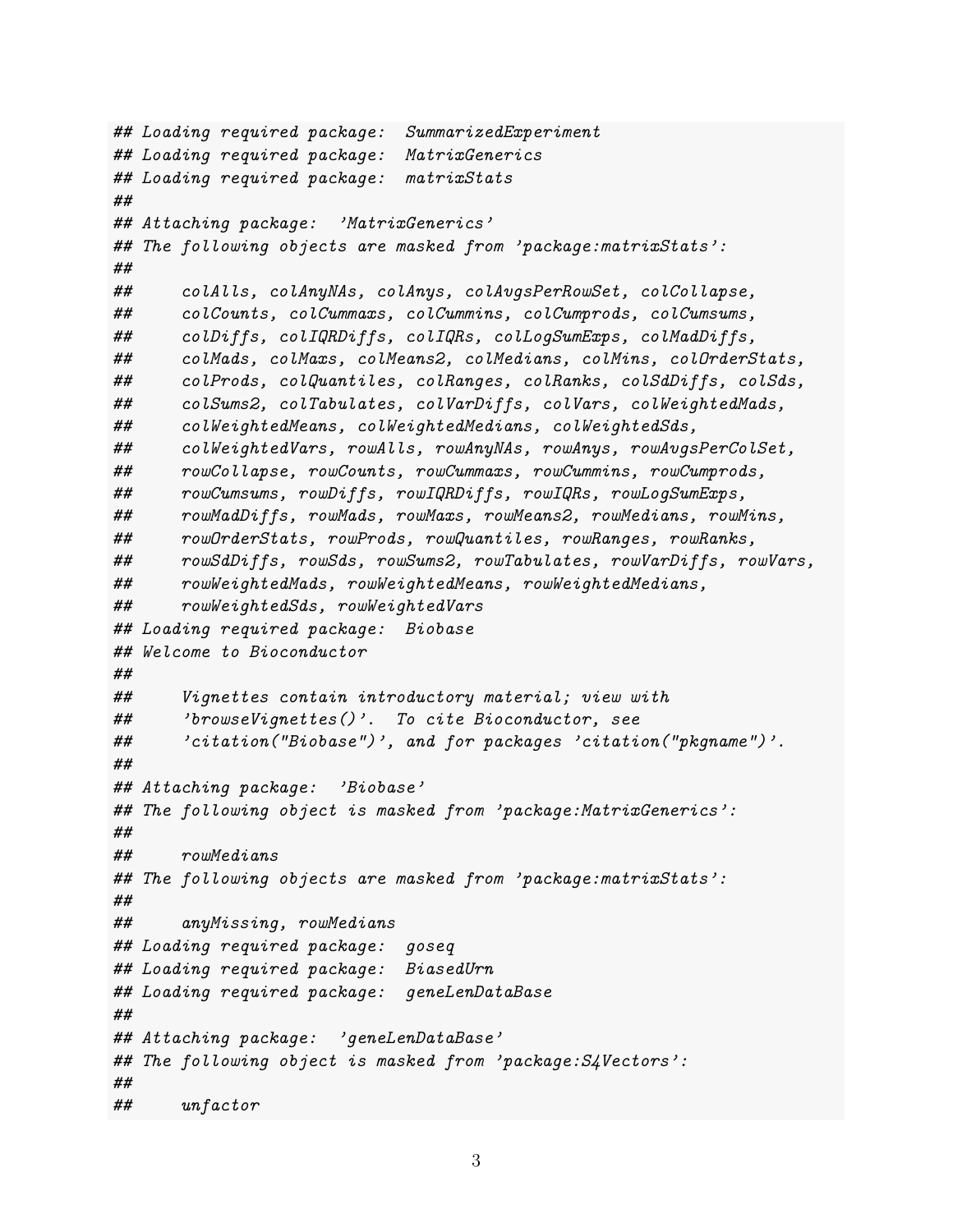```
##
##
## Loading R/GSEPD 1.29.0
## Building human gene name caches
## 'select()' returned 1:1 mapping between keys and columns
## 'select()' returned 1:1 mapping between keys and columns
set.seed(1000) #fixed randomness
data("IlluminaBodymap" , package="rgsepd")
data("IlluminaBodymapMeta" , package="rgsepd")
```

|                       | adipose.1 | adipose.2 | adipose.3 | adipose.4 | blood.1 | heart.1 | skeletal_muscle.1 |
|-----------------------|-----------|-----------|-----------|-----------|---------|---------|-------------------|
| NM <sub>-000014</sub> | 91717     | 91406     | 91667     | 91788     | 290     | 67285   | 15609             |
| NM <sub>-000015</sub> | 7         |           |           | 0         | 0       | 3       | $\Omega$          |
| NM <sub>-000016</sub> | 1395      | 1410      | 1505      | 1368      | 2592    | 15851   | 2255              |
| NM <sub>-000017</sub> | 1400      | 1439      | 1393      | 1334      | 460     | 1992    | 2759              |
| NM <sub>-000018</sub> | 9505      | 9432      | 9217      | 9780      | 4432    | 33252   | 15478             |
| NM <sub>-000019</sub> | 5609      | 5580      | 5707      | 5622      | 1530    | 16616   | 11988             |
| NM <sub>-000020</sub> | 5961      | 5625      | 5774      | 5862      | 98      | 1658    | 497               |
| NM <sub>-000021</sub> | 3935      | 4092      | 3931      | 3964      | 12021   | 1570    | 2009              |
| NM <sub>-000022</sub> | 335       | 267       | 292       | 286       | 723     | 144     | 75                |
| NM <sub>-000023</sub> | 103       | 108       | 97        | 85        | 16      | 1463    | 13083             |

Table 1: First few rows of the included IlluminaBodymap dataset. See ?IlluminaBodymap for more details.

| Sample                   |               | Condition SHORTNAME |
|--------------------------|---------------|---------------------|
| 1 adipose.1 A            |               | AD1                 |
| 2 adipose.2 A            |               | AD2                 |
| 3 adipose.3 A            |               | AD3                 |
| 4 adipose.4 A            |               | AD4                 |
| $5 \quad \text{blood.1}$ | $\mathcal{C}$ | BL1                 |
| blood.2                  |               | RL2                 |

Table 2: First few rows of the included IlluminaBodymapMeta dataset. See ?IlluminaBodymapMeta for more details. These are easy to build with a spreadsheet, saved to csv and R's builtin ?read.csv

Next we'll sub-select 5, 000 genes from this set for speed. Initialize the GSEPD object with the GSEPD\_INIT function. Finally, to indicate which conditions will be tested as this dataset includes samples from 'condition' A, B, and C, we use GSEPD ChangeConditions.

```
isoform_ids <- Name_to_RefSeq(c("GAPDH","HIF1A","EGFR","MYH7","CD33","BRCA2"))
rows_of_interest <- unique( c( isoform_ids ,
                    sample(rownames(IlluminaBodymap),
                    size=5000,replace=FALSE)))
G <- GSEPD_INIT(Output_Folder="OUT",
```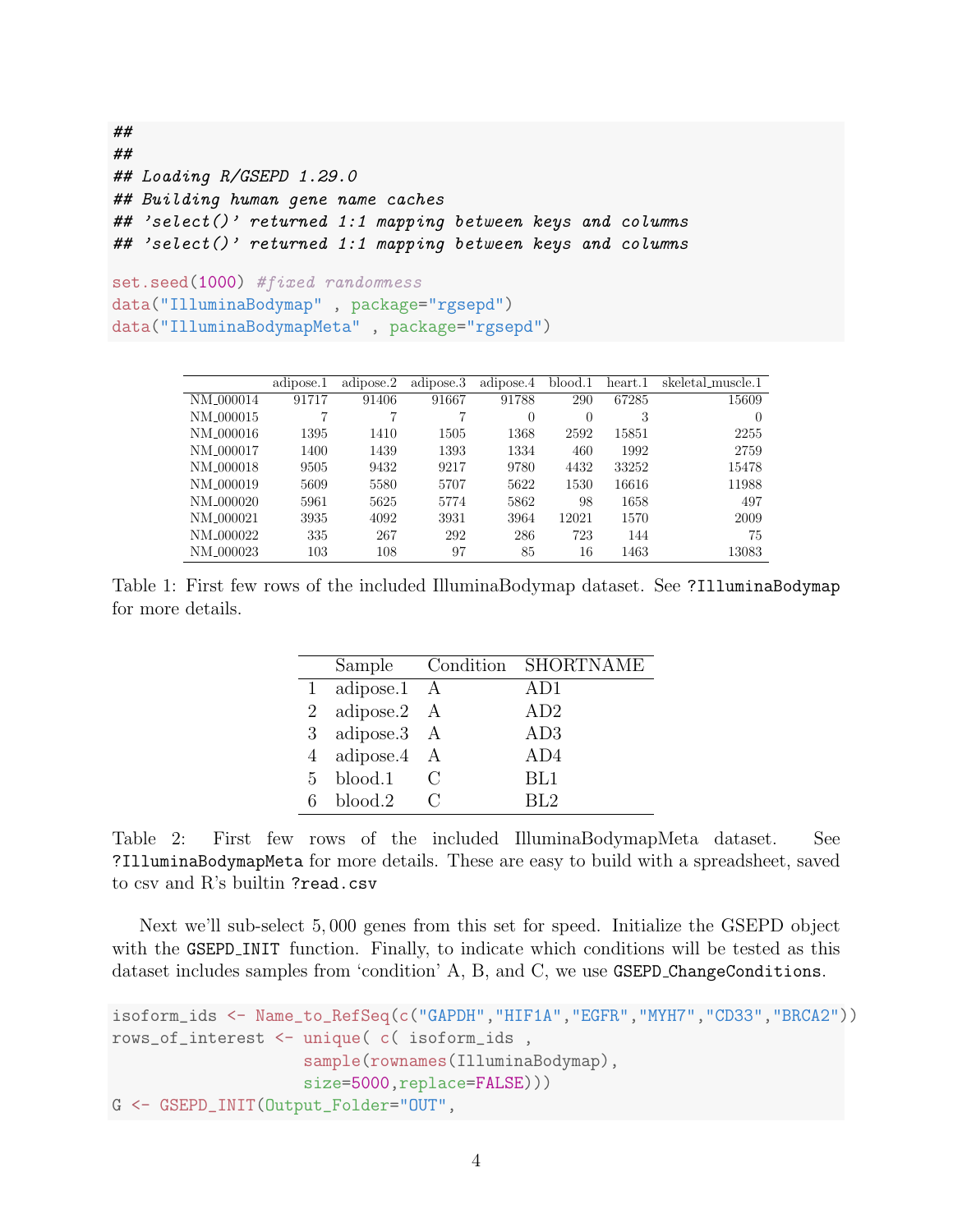```
finalCounts=round(IlluminaBodymap[rows_of_interest , ]),
sampleMeta=IlluminaBodymapMeta,
  COLORS=c(blue="#4DA3FF",black="#000000",gold="#FFFF4D"))
```
## Keeping rows with counts (4597 of 5006)

```
G <- GSEPD_ChangeConditions( G, c("A","B"))
```
This should only take a moment, and create the folder OUT which will hold your generated results. If you're familiar with R objects, you can explore the G object here and change default parameters, all set by GSEPD INIT. We'll change some parameters now to demonstrate:

```
G$MAX_Genes_for_Heatmap <- 30
G$MAX_GOs_for_Heatmap <- 25
G$MaxGenesInSet <- 12
G$LIMIT$LFC <- log( 2.50 , 2 )
G$LIMIT$HARD <- FALSE
```
Here we changed five default settings on the G master object. The parameters MAX Genes for Heatmap and MAX GOs for Heatmap cap how many rows you'll see on your final differential expression heatmap (Figure 6) and the projection HMA file (Figure 4), choosing the most significant rows so your figures are shorter. If you'd like a figure containing everything, make these values large.

The parameter MaxGenesInSet controls the size of evaluated GO-Terms. Default is 30, here we reduce it to 12 for speed. Calculating projection significance for large sets can be slow. Also see MinGenesInSet for culling niche gene sets. The goal here is to limit our results to gene sets which are not too broad and not too narrow.

The parameter LIMIT \$LFC is the  $log_2$  minimum foldchange required for significance, here we've set it to require  $250\%$  expression up or down (default is  $200\%$ , at LFC=1). Finally LIMIT\$HARD if TRUE (the default), means figures and plots will respect the specified p-value limits. Sometimes your comparison won't have any significant genes or GO-terms and later stages of the pipeline will error or quit. To force generation of all stages and plots of lessthan-strictly significant sets, we have set the LIMIT\$HARD=FALSE. You'll see messages during processing if very few genes would be strictly significant, as the system adjusts the threshold automatically. By default, limits are hard at  $p = 0.05$ .

Now we're ready to run the pipeline:

```
G <- GSEPD_Process( G )
```

```
## converting counts to integer mode
## Generating OUT/DESEQ.counts.Ax4.Bx8.csv
## converting counts to integer mode
## estimating size factors
## estimating dispersions
## gene-wise dispersion estimates
```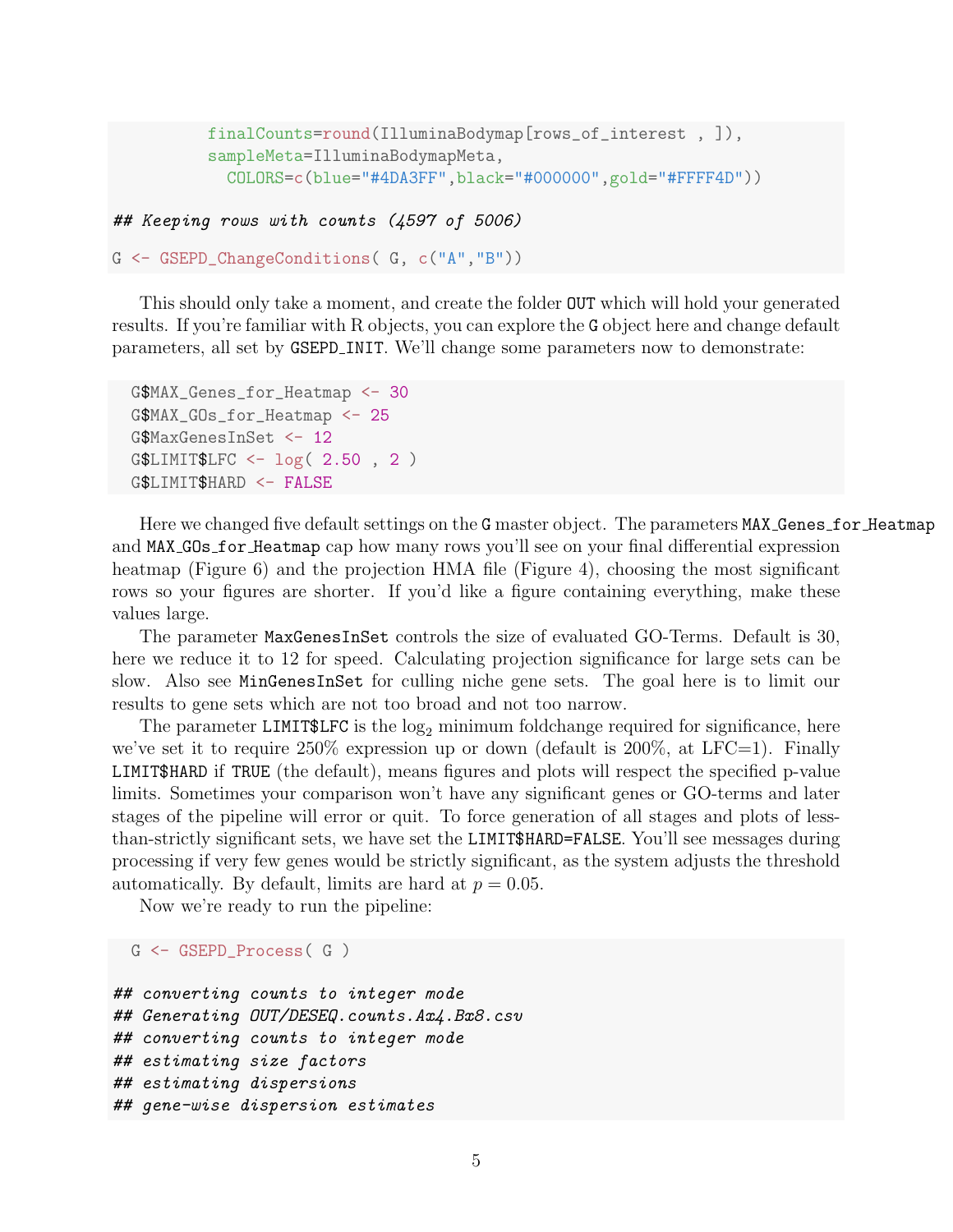## mean-dispersion relationship ## final dispersion estimates ## fitting model and testing ## using 'normal' for LFC shrinkage, the Normal prior from Love et al (2014). ## ## Note that type='apeglm' and type='ashr' have shown to have less bias than type='normal'. ## See ?lfcShrink for more details on shrinkage type, and the DESeq2 vignette. ## Reference: https://doi.org/10.1093/bioinformatics/bty895 ## Generating OUT/DESEQ.Volcano.Ax4.Bx8.png ## Generating OUT/DESEQ.RES.Ax4.Bx8.csv ## dropping rows with raw PVAL>0.990 OR baseMean < 1 OR on excludes list ## deseq txid rows remaining: 1729 ## Converting identifiers with local DB ## Generating OUT/DESEQ.RES.Ax4.Bx8.Annote.csv ## Too many genes found differentially expressed, changing the threshold to raw p=0.000000 so we can use 30 genes in the heatmap. ## Generating OUT/HM.Ax4.Bx8.30.pdf ## Loading hg19 length data... ## Fetching GO annotations... ## Loading required package: AnnotationDbi ## Calculating the p-values... ## 'select()' returned 1:1 mapping between keys and columns ## Loading hg19 length data... ## Fetching GO annotations... ## Calculating the p-values... ## 'select()' returned 1:1 mapping between keys and columns ## Loading hg19 length data... ## Fetching GO annotations... ## Calculating the p-values... ## 'select()' returned 1:1 mapping between keys and columns ## 'select()' returned 1:1 mapping between keys and columns ## 'select()' returned 1:1 mapping between keys and columns ## 'select()' returned 1:1 mapping between keys and columns ## Generating OUT/GOSEQ.RES.Ax4.Bx8.GO.csv ## Written GO categories, now reverse mapping ## Generating OUT/GSEPD.RES.Ax4.Bx8.GO2.csv ## Generating OUT/GSEPD.RES.Ax4.Bx8.MERGE.csv ## Generating OUT/GSEPD.PCA AG.Ax4.Bx8.pdf ## Generating OUT/GSEPD.PCA\_DEG.Ax4.Bx8.pdf ## Generating OUT/SCA.GSEPD.Ax4.Bx8.pdf ## Calculating Projections and Segregation Significance ## Generating OUT/GSEPD.HMA.Ax4.Bx8.pdf ## Generating OUT/GSEPD.HMA.Ax4.Bx8.csv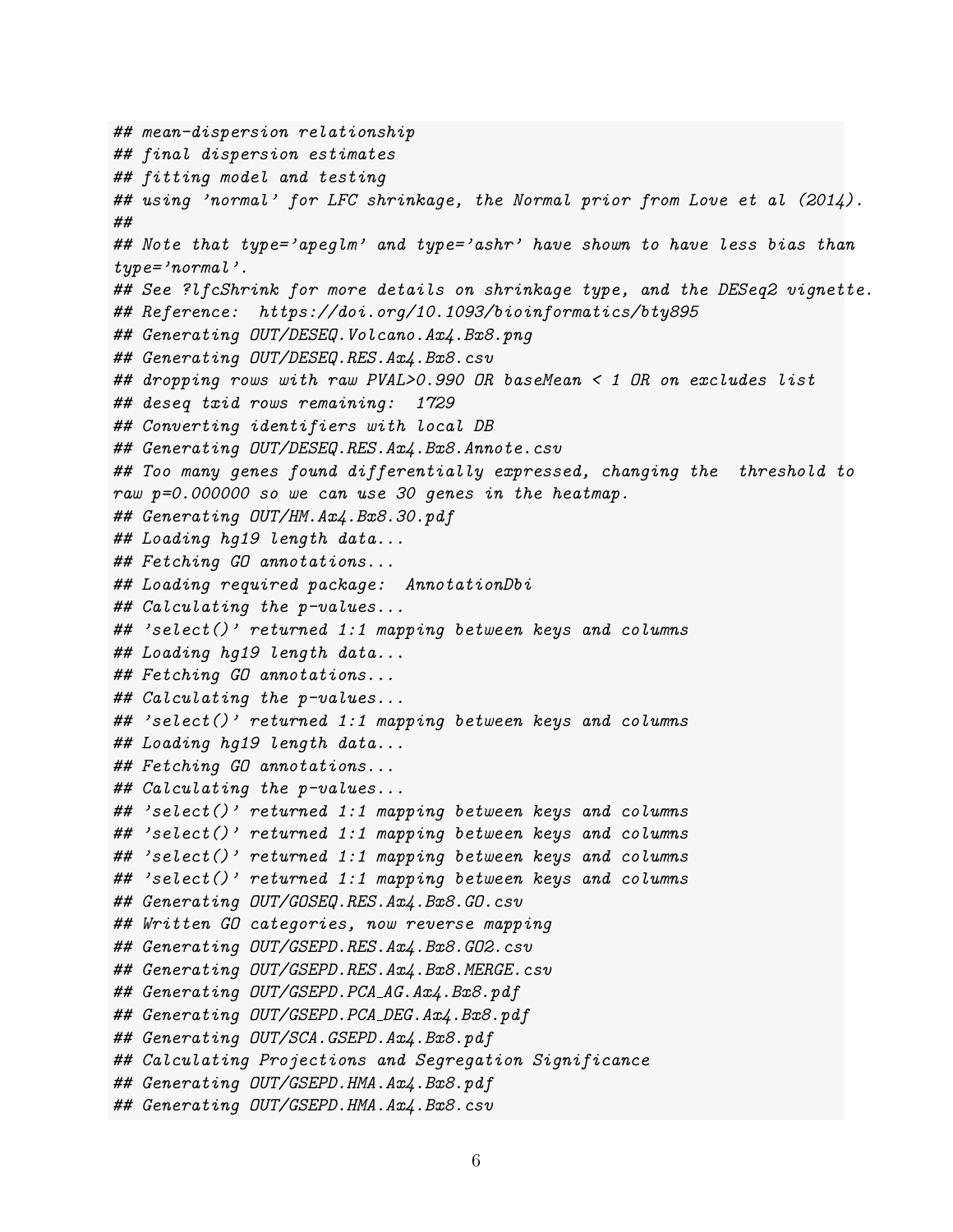## All Done!

This step can take a few minutes on a full genome-wide dataset. If you change something and re-run GSEPD will reuse any files it finds with the same filename, so you don't have to wait for each step again, unless the filenames change. GSEPD's automation steps will convert gene identifiers, and GOSeq can take a few minutes as it runs on three differential expression sets (the upregulated, the downregulated, and the combined). All of these results are saved as CSV files under the OUT folder.

We save the G object from a GSEPD Process routine, to retain information such as the normalized counts (wherein DESeq adjusted for library sequencing depths). This object will be passed to further visualizations, such as heatmaps and PCA.

```
print(isoform_ids)
## [1] "NR_152150" "NM_181054" "NM_201284" "NM_000257" "NM_001772" "NM_000059"
 GSEPD_Heatmap(G,isoform_ids)
```
## Warning: 1 gene ids are not found in count data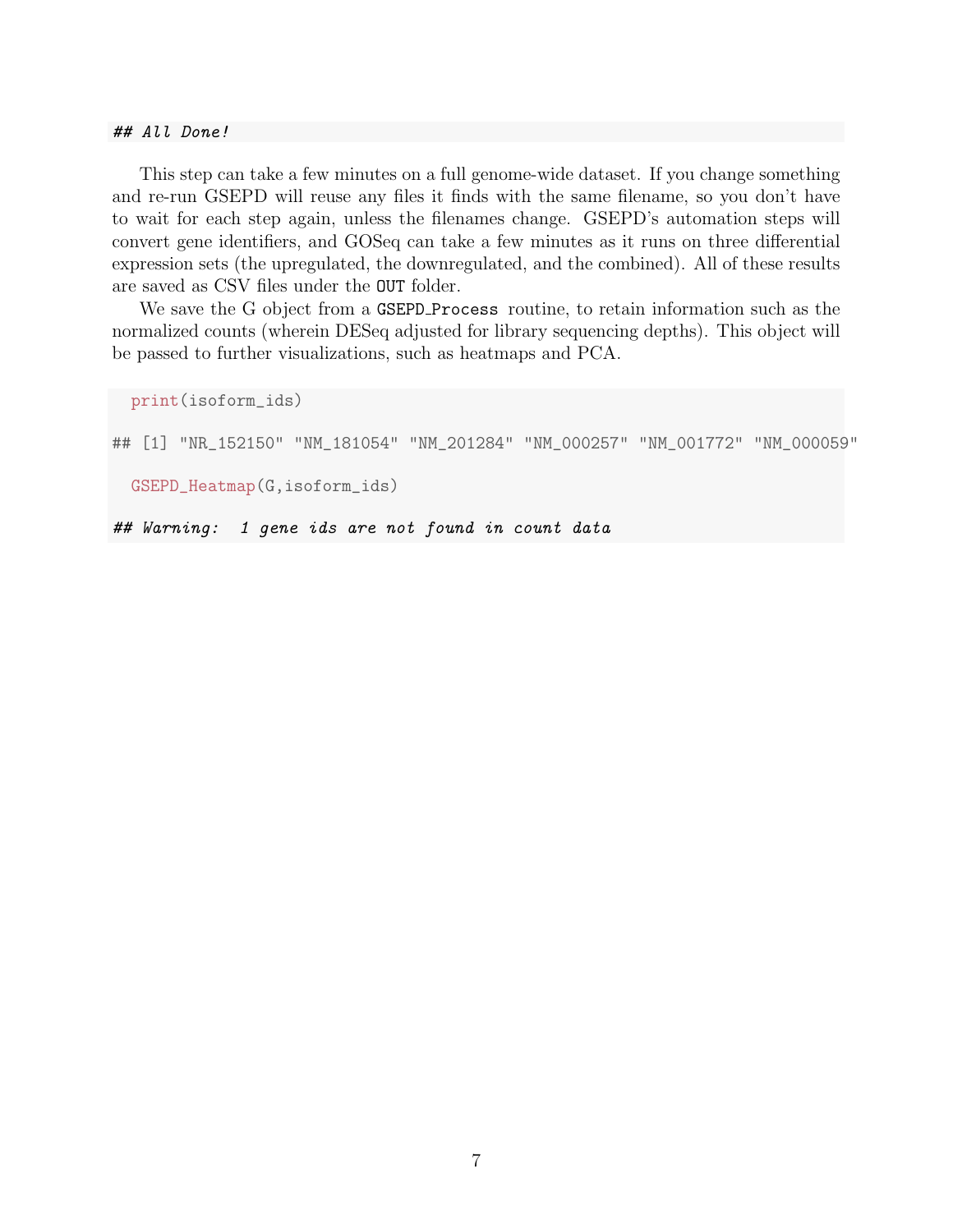

#### GSEPD\_PCA\_Plot(G)

## Generating OUT/GSEPD.PCA\_AG.Ax4.Bx8.pdf, overwriting previous existing version. ## Generating OUT/GSEPD.PCA\_DEG.Ax4.Bx8.pdf, overwriting previous existing version.

## pdf ## 2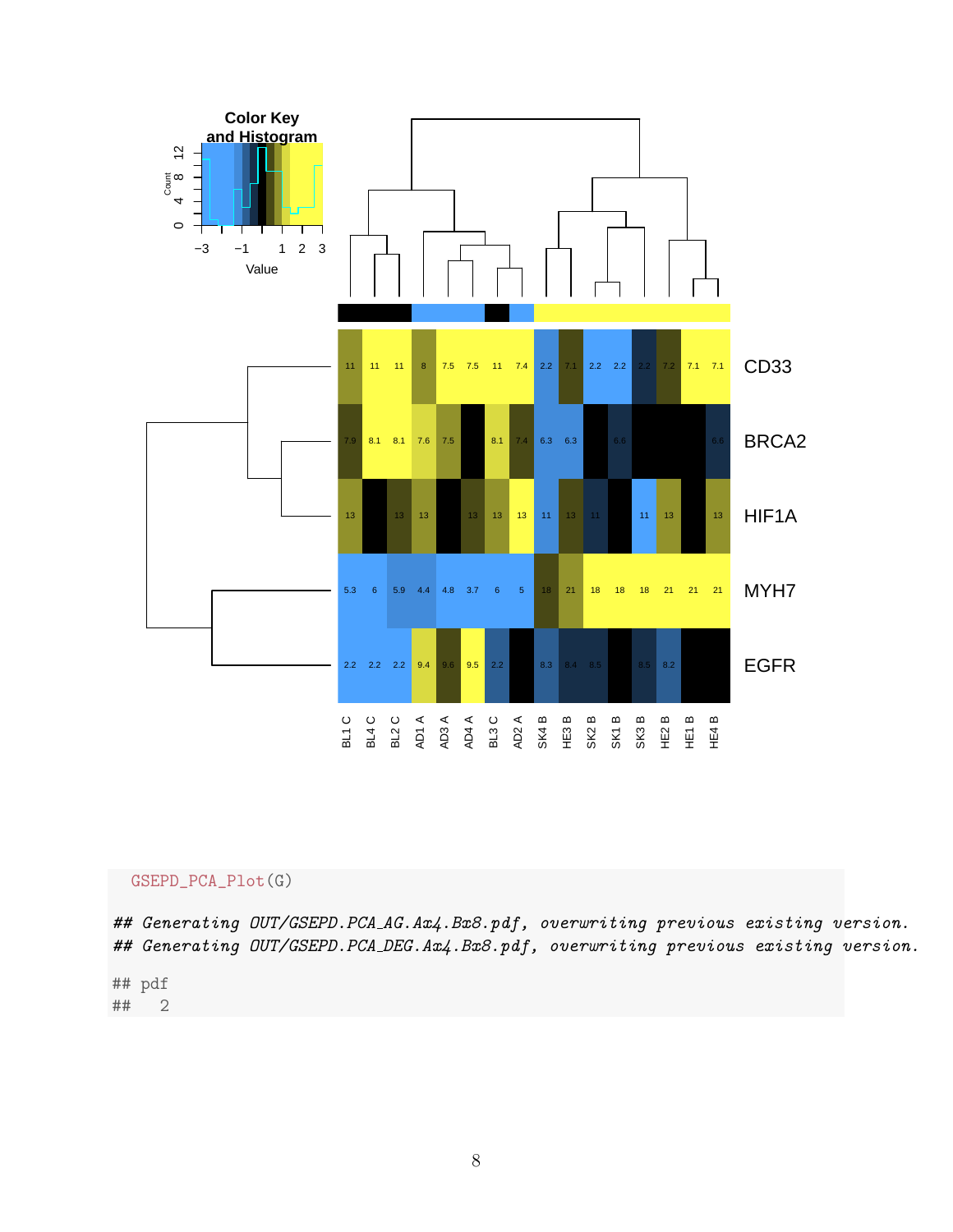# 3 Results

Several files are generated from each run. When GSEPD Processis invoked the pre-specified conditions are compared, or when GSEPD ProcessAllis invoked, each condition is tested against all others. For each comparison, files with the comparison listed in their filename are generated. For a condition named "A" with  $N$  samples, versus "B" with  $M$  samples, your normalized counts file will be written to OUT\DESEQ.counts.AxN.BxM.csvfor example. If one of your conditions has the letter  $x$  in it, please change the delimiter with something like G\$C2T\_Delimiter <- 'z' or other unused character.

## 3.1 Heatmap Organizational Clustering

Each generated heatmap figure organizes the rows and columns such that similar profiles are adjacent. For this we use the default methods of gplots::heatmap.2 which calls hclust on the supplied data. For gene heatmaps where you see numbers in each cell, representing the gene's expression value calculated by DESeq2::varianceStabilizingTransformation . For users who have pre-normalized their datasets, systemic re-normalization can be disabled at initialization with the renormalize parameter. The magnitude of a gene's expression might dominate the heirarchical clustering, so scaling is warranted. GSEPD will scale gene expression values within each row(gene) as a normal Gaussian by subtracting the row's mean and dividing out the standard deviation. Therefore it is dependent on the samples used in the figure, and heirarchical clustering with complete linkage is not guaranteed to be stable. To ensure some values of each specified color, the normalized color data is capped to a specifiable minimum and maximum (default 3) before heatmap.2's clustering is performed.

```
Annotated_Filtered <- read.csv("OUT/DESEQ.RES.Ax4.Bx8.Annote_Filter.csv",
                      header=TRUE,as.is=TRUE)
```

| <b>REFSEQ</b>         | baseMean | Ax4   | Bx8   | X.X.Y. | LOG2.X.Y. | lfcSE | <b>PVAL</b> | PADJ | <b>HGNC</b>                     | <b>ENTREZ</b> |
|-----------------------|----------|-------|-------|--------|-----------|-------|-------------|------|---------------------------------|---------------|
| NM_000016             | 6263.66  | 10.40 | 12.87 | 0.13   | $-2.98$   | 0.56  | 0.00        | 0.02 | <b>ACADM</b>                    | 34            |
| NM_000028             | 5294.45  | 10.44 | 13.13 | 0.15   | $-2.70$   | 0.05  | 0.00        | 0.00 | AGL                             | 178           |
| NM_000029             | 2769.14  | 10.22 | 12.22 | 0.24   | $-2.06$   | 0.22  | 0.00        | 0.01 | AGT                             | 183           |
| NM_000034             | 87627.22 | 14.42 | 16.91 | 0.15   | $-2.78$   | 0.43  | 0.00        | 0.01 | <b>ALDOA</b>                    | 226           |
| NM_000045             | 327.85   | 10.26 | 3.08  | 295.78 | 8.21      | 0.29  | 0.00        | 0.00 | ARG1                            | 383           |
| NM 000050             | 2269.53  | 12.66 | 10.34 | 4.99   | 2.32      | 0.08  | 0.00        | 0.00 | ASS1                            | 445           |
| NM 000062             | 20542.97 | 15.71 | 13.75 | 3.89   | 1.96      | 0.03  | 0.00        | 0.00 | SERPING1                        | 710           |
| NM 000092             | 332.62   | 5.25  | 8.97  | 0.05   | $-4.30$   | 0.47  | 0.00        | 0.00 | COL <sub>4</sub> A <sub>4</sub> | 1286          |
| NM <sub>-000164</sub> | 41.22    | 7.15  | 4.40  | 8.06   | 3.01      | 0.54  | 0.00        | 0.01 | <b>GIPR</b>                     | 2696          |
| NM_000206             | 4859.52  | 9.22  | 7.33  | 3.82   | 1.93      | 0.12  | 0.00        | 0.00 | IL2RG                           | 3561          |

Table 3: First few rows of OUT/DESEQ.RES.Ax4.Bx8.Annote Filter.csv which contains the DESeq results, cropped for significant results, and annotated with gene names (the HGNC Symbol).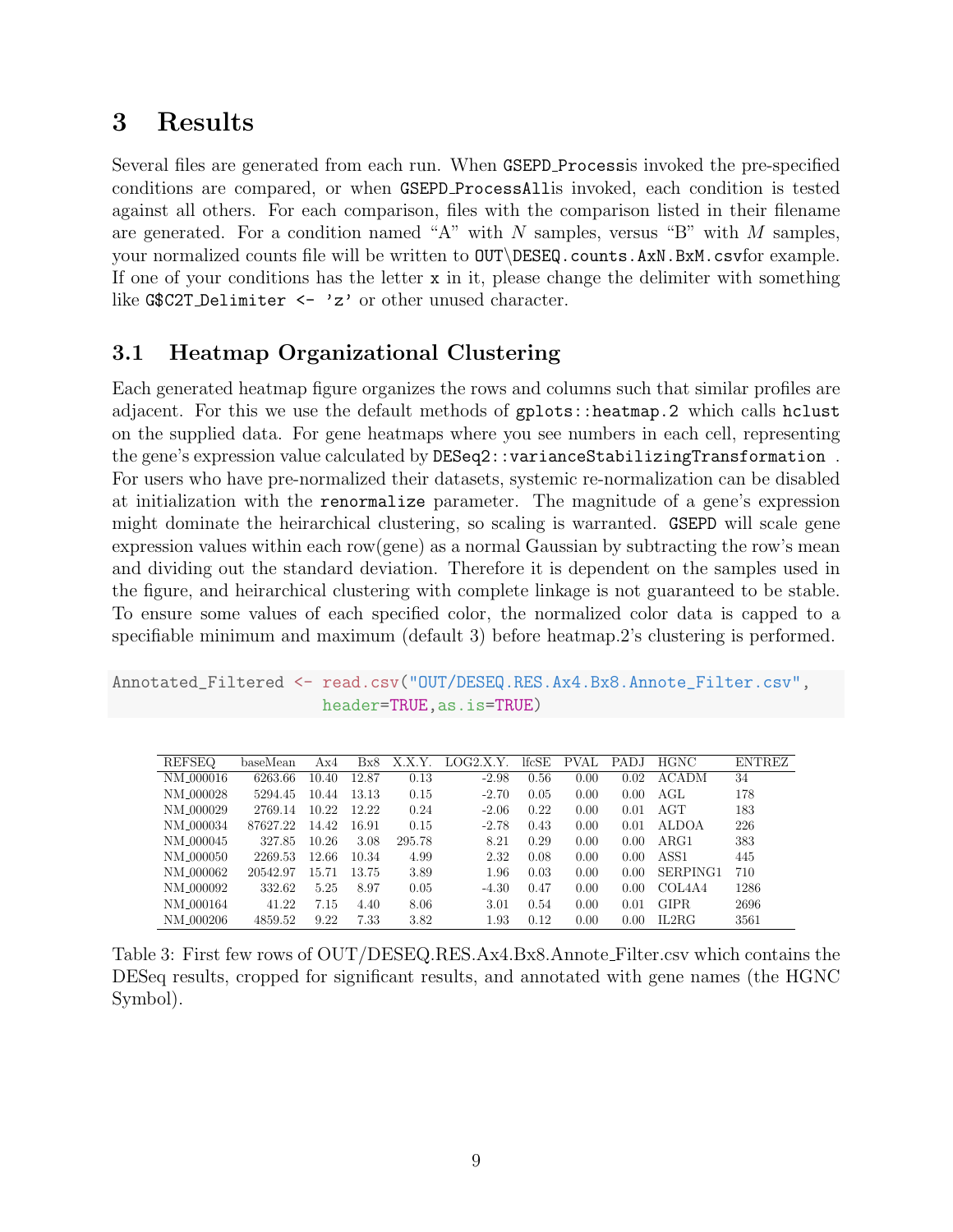

Figure 1: OUT\GSEPD.PCA AG.Ax4.Bx8.pdf is the Principle Components Analysis of All Genes, from the comparison Ax4 vs Bx8 under run OUT. This function annotates the top four major genes underlying each principle component dimension along each axis (by maximum absolute weight). Samples from the tested condition are marked in the comparison colors, here blue and gold. All genes and all samples are included. A true outlier sample can direct the principle components away from the differentiating genes, and all tested samples can show as a single cluster.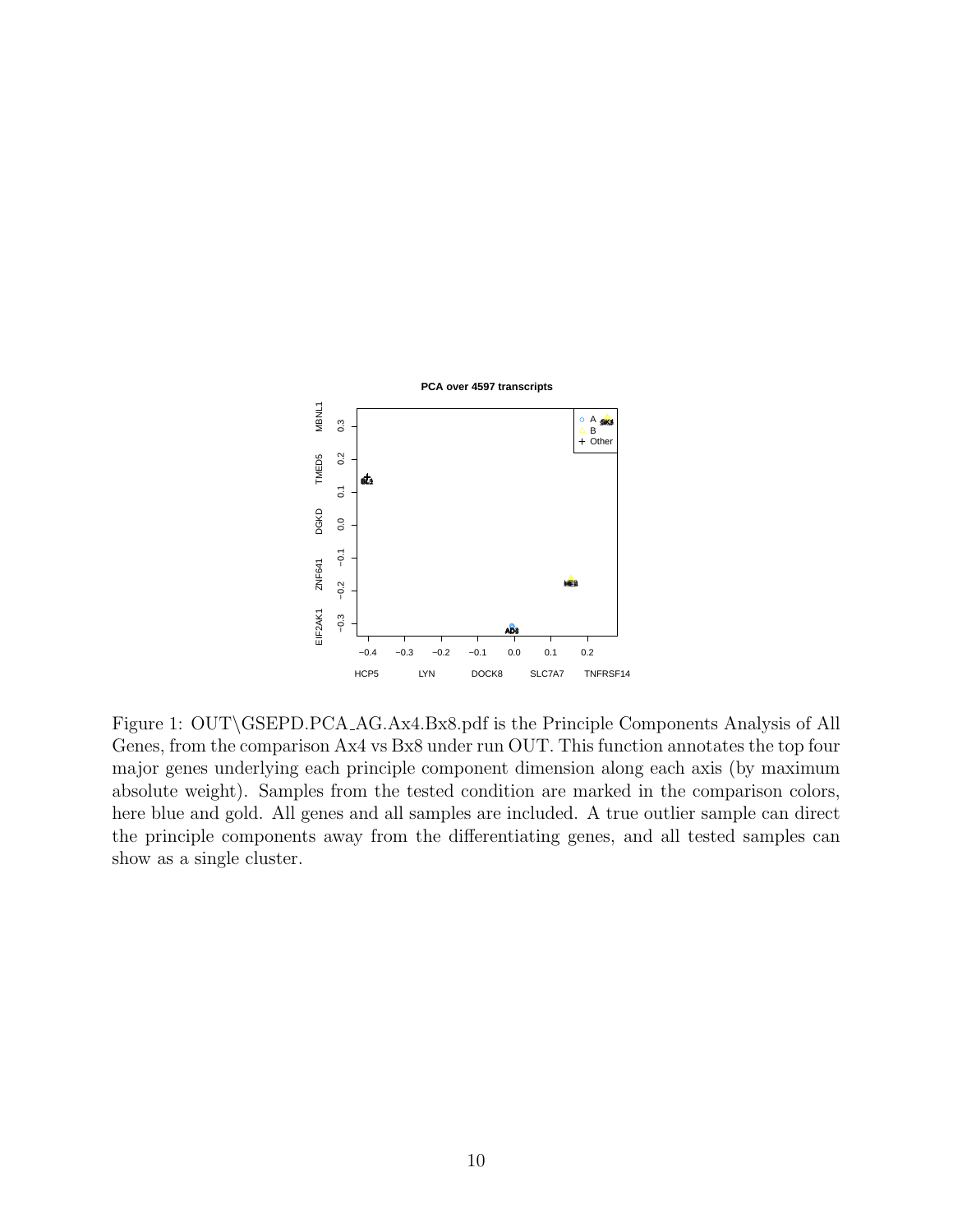

Figure 2: OUT\GSEPD.PCA DEG.Ax4.Bx8.pdf is the Principle Components Analysis of only Differentially Expressed Genes, from the comparison Ax4 vs Bx8 under run OUT. This function annotates the top four major genes underlying each principle component dimension along each axis (by maximum absolute weight). Samples from the tested condition are marked in the comparison colors, here blue and gold, with the non-comparison samples marked as black 'Other'. Because we're only reviewing genes found to be differentially expressed, this plot is guaranteed to show separation of your samples, sometimes spuriously.



Figure 3: OUT\DESEQ.Volcano.Ax4.Bx8.png is the 'volcano' plot from the comparison Ax4 vs Bx8. Here, the horizontal axis is the relative fold-change between conditions, and the vertical is significance. A left-right balanced figure indicates similar numbers of genes found up and down-regulated. The bundled IlluminaBodymap dataset does not have biological replicates, causing the Volcano plot to show too many significant genes.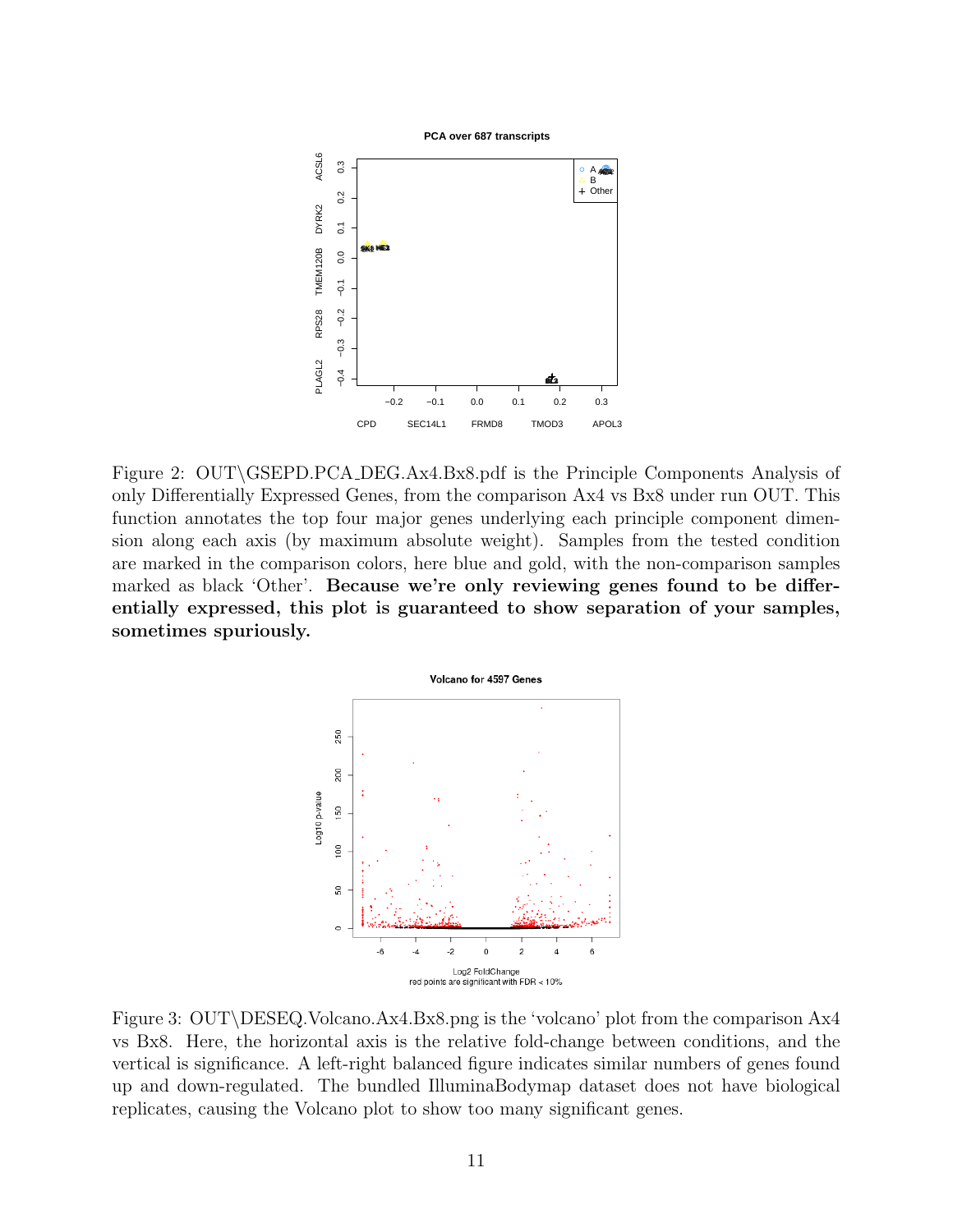

Figure 4: OUT\GSEPD.HMA.Ax4.Bx8.pdf is the projection display summary heatmap from the comparison Ax4 vs Bx8. Here, as in a normal heatmap, your samples are columns, and rows are GO Terms with significant segregation ability. All rows and columns are arranged to cluster. The color in each cell represents the sample's Alpha score for that GO Term, with blue indicating similarity to class 'A', and the gold indicating similarity to class 'B'. The unlabeled top row indicates the comparison categories, also seen on the sample labels along the bottom (A, B, or C). Any white dots indicate the sample was distant from the axis between conditions, so the color should be interpreted with caution or investigated further. The most interesting results from GSEPD are here, when unclassified samples (Blood/C) are scored as similar to either of the tested conditions on a geneset-by-geneset basis. Both the Alpha table and Beta table are summarized in the HMA figure.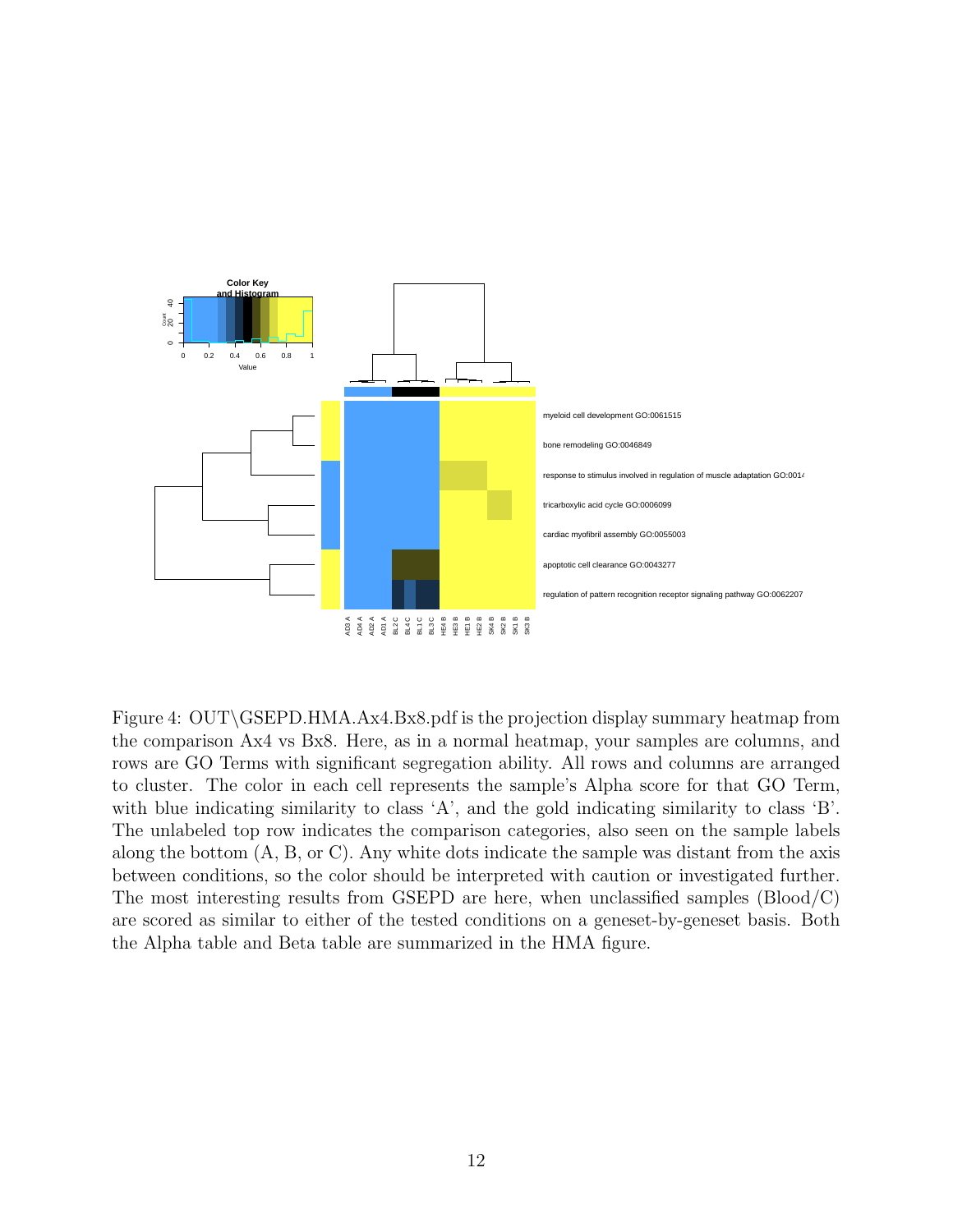

Figure 5: OUT\GSEPD.HMG.Ax4.Bx8.pdf is a simplified projection display summary heatmap from the comparison Ax4 vs Bx8. Here, as in a normal heatmap, your samples are columns, and rows are GO Terms with significant segregation ability. All rows and columns are arranged to cluster. The color in each cell represents the sample's  $Gamma(1/2)$  score for that GO Term, with blue indicating similarity to class 'A', and the gold indicating similarity to class 'B'. The unlabeled top row indicates the comparison categories, also seen on the sample labels along the bottom (A, B, or C). Black areas indicate the sample was distant from both conditions. The most interesting results from GSEPD are here, when unclassified samples (Blood/C) are scored as similar to either of the tested conditions on a geneset-bygeneset basis. Both the Gamma1 table and Gamma2 table are summarized in this HMG figure.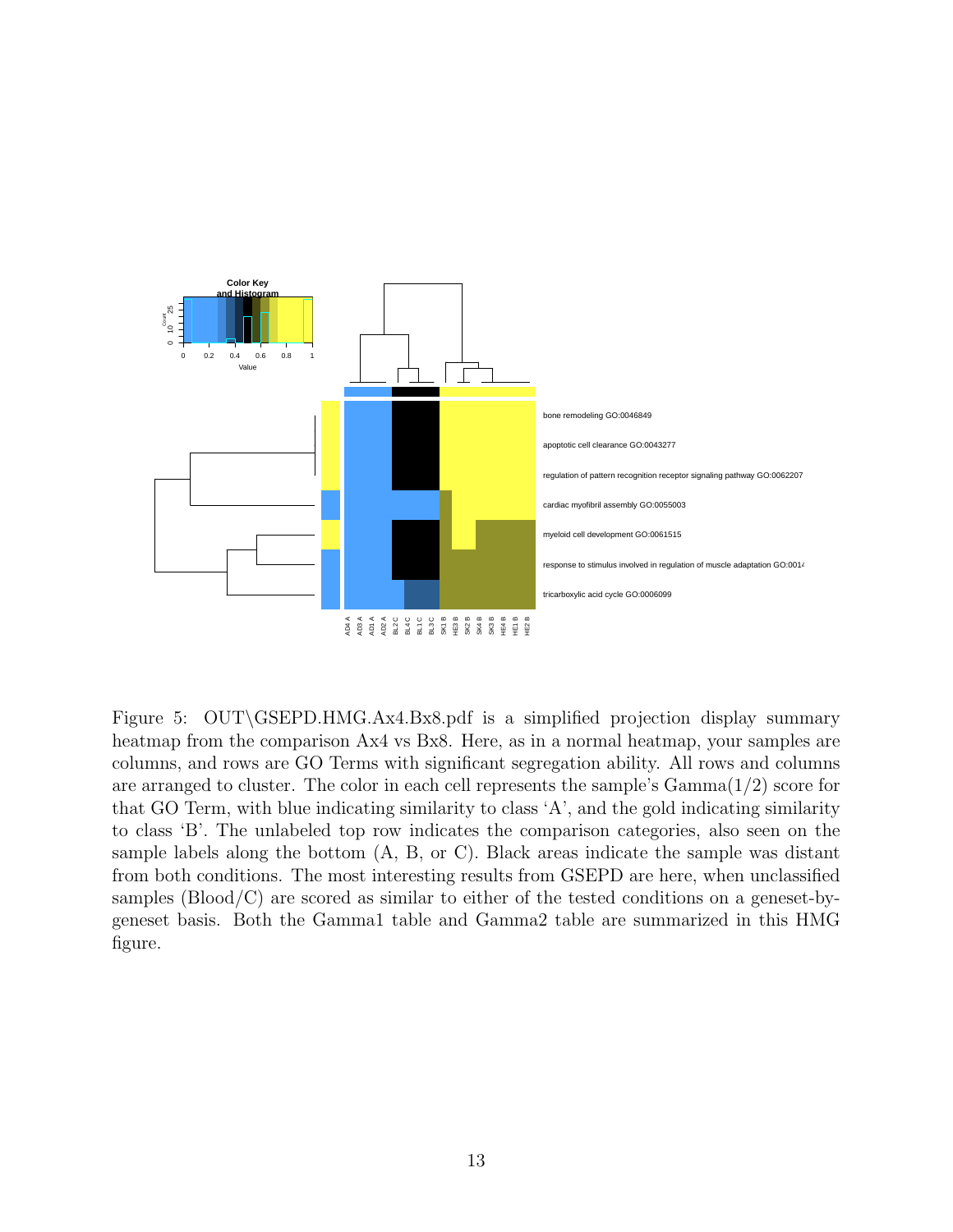

Figure 6: OUT\HM.Ax4.Bx8.30.pdf is a heatmap of your comparisons with full expression details for those genes found significantly expressed. The number of genes is given in the filename. Each row is scaled such that the lowest values are blue and the highest are gold (default colors are changable in GSEPD INIT). The numbers within each cell are the expression values as variance-stabilized normalized counts, similar to a log transform, provided by DESeq2. Across the top, between the sample clustering dendrogram and the heatmap itself is a colorbar annotating which samples belong to which comparison group, for this differential expression blue vs gold. Black corresponds to extraneous samples, contributing context. Other variations of this plot with less information are generated as HMS files (compared samples only) and HM- files (minimal figure without details).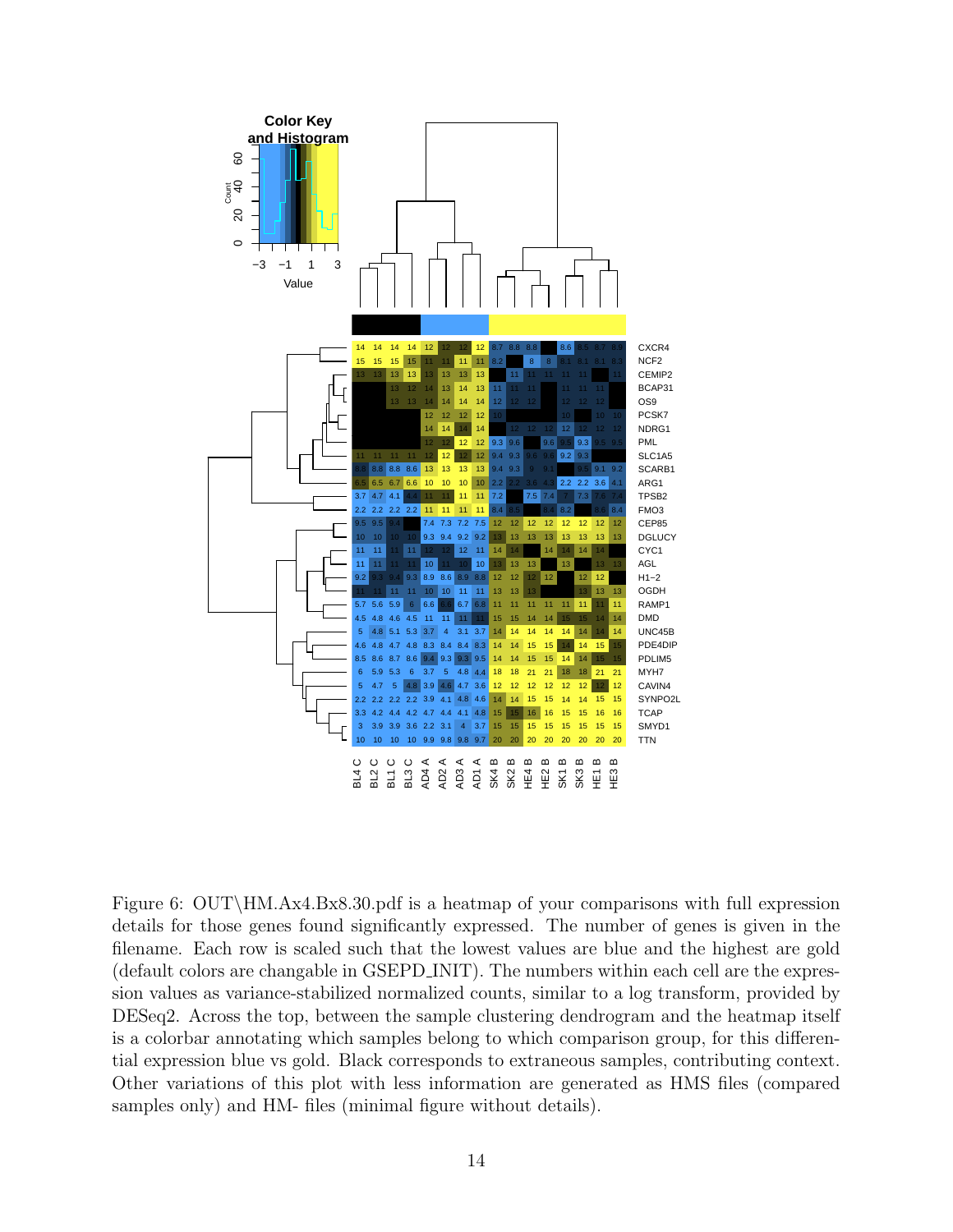

Figure 7: OUT\SCGO\GSEPD.Ax4.Bx8.GO0006099.pdf First page of the projections file for one GO Term. All significant sets have this figure generated displaying the central axis between two groups as a black line (with ends annotated Ax4 and Bx8), and each sample's closest point along the line. These files have half as many pages as genes in the set, so we can display pairs as two-dimensional scatterplots. It's a workaround to the problem of displaying an N-dimensional scatterplot. For sets with fewer than 11 genes, full pairings are viewable with the Pairs file, Figure 8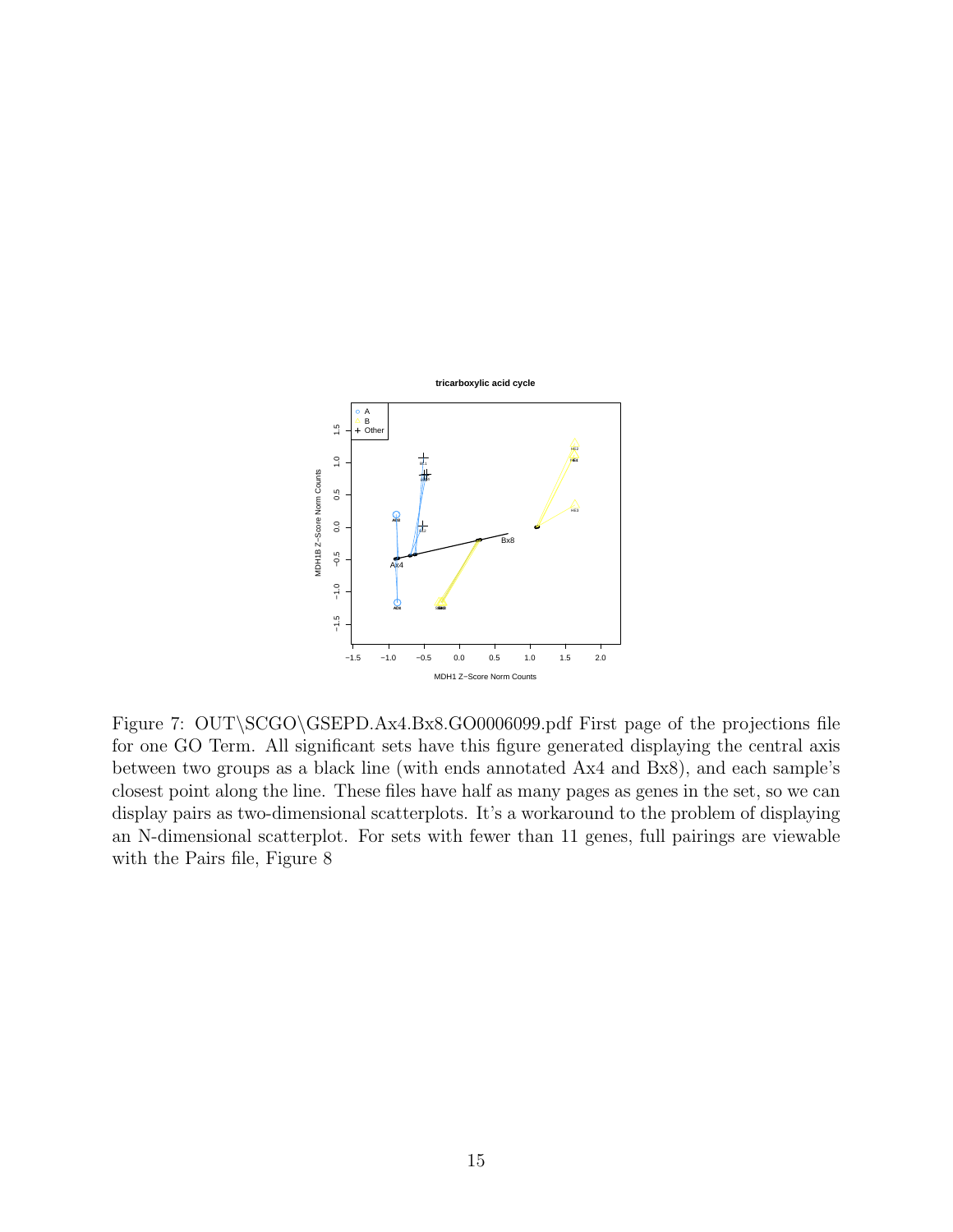

**tricarboxylic acid cycle GO:0006099**

Figure 8: OUT\SCGO\Pairs.Ax4.Bx8.GO0006099.pdf The Pairs file is generated for significant GO terms with between two and ten genes, making it easy to review correlations or subgroups of gene expression among low-level gene sets.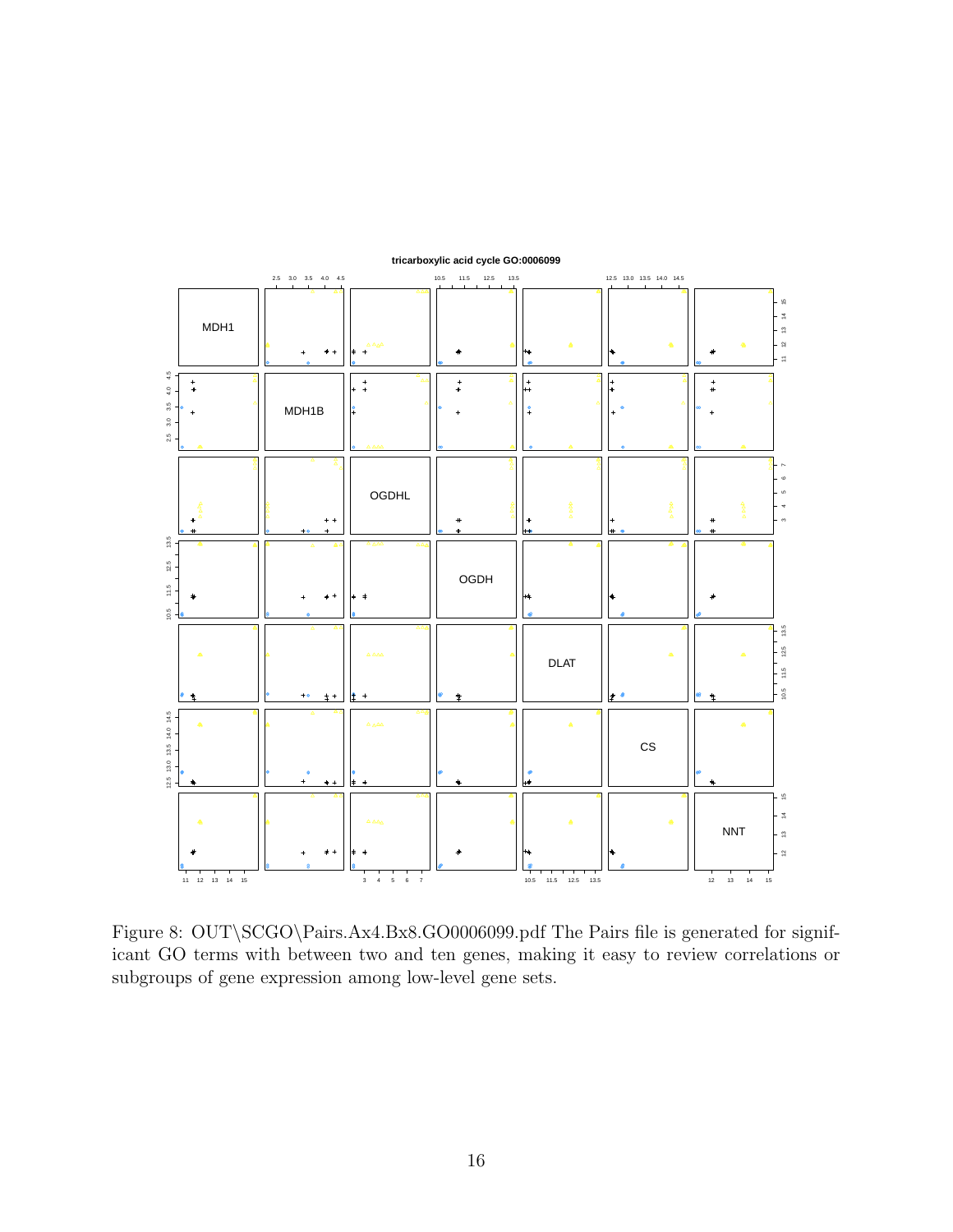

Figure 9: OUT\SCGO\Scatter.Ax4.Bx8.GO0006099.pdf The Scatter file is similar to the PCA files, but the gene set is restricted to those within a given, significant, GO Term. As in the PCA file, genes driving the principle components are annotated along the axes. At the bottom of the figure, statistics are given pertaining to this group. All such data is available in tables, but this Scatter plot helps the user see which samples behave like which groups. Depending on the number of genes relative to the number of samples, different PCA formulas may be used. For a set with only two genes, this file can directly display the expression values as normalized counts, the same as found on the expression heatmap (Fig. 6.)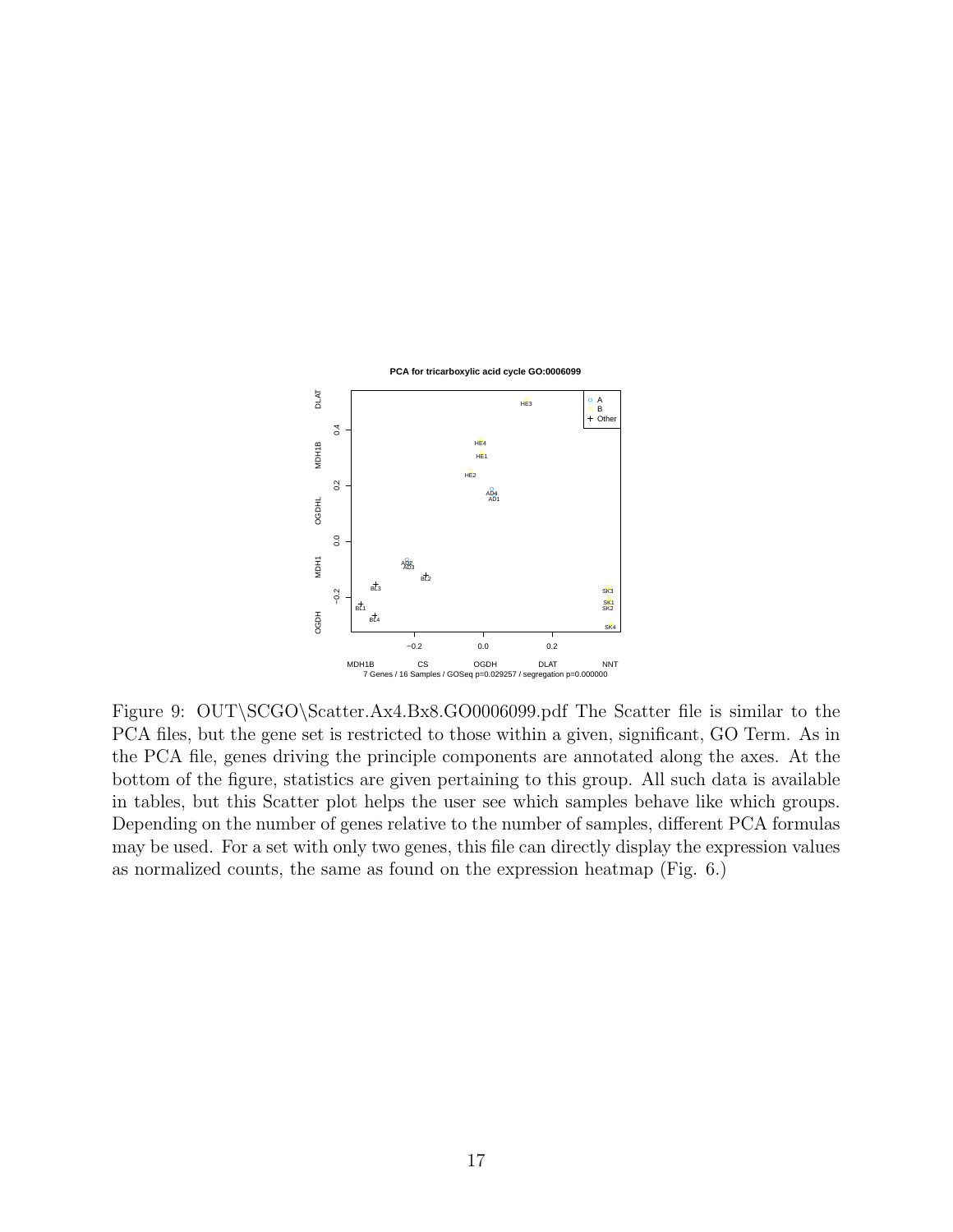| myeloid cell homeostasis<br>TGFBR3<br>GO:0002262<br>NM_001195684<br>12.20<br>466<br>14.30<br>0.00<br>2.10<br>0.05<br>Up<br>SLC7A11<br>GO:0002262<br>NM_014331<br>8.79<br>467<br>myeloid cell homeostasis<br>3.62<br>0.00<br>4.89<br>0.05<br>Up<br>GATA3<br>GO:0002262<br>myeloid cell homeostasis<br>7.08<br>NM_001002295<br>8.41<br>0.90<br>468<br>0.05<br>1.34<br>Up<br>myeloid cell homeostasis<br>G6PD<br>GO:0002262<br>NM <sub>-000402</sub><br>11.30<br>8.55<br>469<br>0.00<br>2.71<br>0.05<br>Up<br>myeloid cell homeostasis<br>EPAS1<br>GO:0002262<br>NM <sub>-001430</sub><br>16.50<br>0.00<br>14.10<br>470<br>0.05<br>2.19<br>Up<br>myeloid cell homeostasis<br>TMOD3<br>GO:0002262<br>NM 014547<br>12.80<br>0.00<br>10.50<br>471<br>2.33<br>0.05<br>Up<br>ANXA1<br>GO:0002262<br>myeloid cell homeostasis<br>13.50<br>NM_000700<br>0.00<br>10.80<br>472<br>0.05<br>2.51<br>Up<br>myeloid cell homeostasis<br><b>LYN</b><br>GO:0002262<br>NM_001111097<br>11.10<br>9.00<br>0.03<br>473<br>1.98<br>0.05<br>Up<br>myeloid cell homeostasis<br>MIR221<br>2.50<br>GO:0002262<br>NR_029635<br>3.68<br>0.02<br>3.30<br>474<br>0.05<br>Up<br>myeloid cell homeostasis<br>AXL<br>13.40<br>GO:0002262<br>NM 021913<br>10.80<br>0.00<br>475<br>0.05<br>2.57<br>Up<br>MDH1<br>GO:0006099<br>13.90<br>0.00<br>3882<br>0.03<br>tricarboxylic acid cycle<br>NM_001199111<br>10.70<br>$-4.00$<br>Down<br>GO:0006099<br>MDH1B<br>NM_001039845<br>2.86<br>3.21<br>3883<br>tricarboxylic acid cycle<br>0.90<br>0.03<br>$-1.34$<br>Down<br>OGDHL<br>5.47<br>GO:0006099<br>tricarboxylic acid cycle<br>NM 001143997<br>2.23<br>0.00<br>3884<br>0.03<br>$-7.81$<br>Down<br>tricarboxylic acid cycle<br>OGDH<br>3885<br>GO:0006099<br>NM_001003941<br>10.50<br>13.40<br>0.00<br>0.03<br>Down<br>$-2.9$<br>tricarboxylic acid cycle<br><b>DLAT</b><br>3886<br>GO:0006099<br>NM_001931<br>10.50<br>13.00<br>0.00<br>0.03<br>Down<br>$-2.65$ |   |          |                         |        |                |      |           |               |     |     |      |      |
|-------------------------------------------------------------------------------------------------------------------------------------------------------------------------------------------------------------------------------------------------------------------------------------------------------------------------------------------------------------------------------------------------------------------------------------------------------------------------------------------------------------------------------------------------------------------------------------------------------------------------------------------------------------------------------------------------------------------------------------------------------------------------------------------------------------------------------------------------------------------------------------------------------------------------------------------------------------------------------------------------------------------------------------------------------------------------------------------------------------------------------------------------------------------------------------------------------------------------------------------------------------------------------------------------------------------------------------------------------------------------------------------------------------------------------------------------------------------------------------------------------------------------------------------------------------------------------------------------------------------------------------------------------------------------------------------------------------------------------------------------------------------------------------------------------------------------------------------------------------------------------------------------------------------------------|---|----------|-------------------------|--------|----------------|------|-----------|---------------|-----|-----|------|------|
|                                                                                                                                                                                                                                                                                                                                                                                                                                                                                                                                                                                                                                                                                                                                                                                                                                                                                                                                                                                                                                                                                                                                                                                                                                                                                                                                                                                                                                                                                                                                                                                                                                                                                                                                                                                                                                                                                                                               | Х | category | over_represented_padj.x | Term.x | GOSEQ_DEG_Type | HGNC | LOG2.X.Y. | <b>REFSEO</b> | Ax4 | Bx8 | PVAL | PADJ |
|                                                                                                                                                                                                                                                                                                                                                                                                                                                                                                                                                                                                                                                                                                                                                                                                                                                                                                                                                                                                                                                                                                                                                                                                                                                                                                                                                                                                                                                                                                                                                                                                                                                                                                                                                                                                                                                                                                                               |   |          |                         |        |                |      |           |               |     |     |      | 0.00 |
|                                                                                                                                                                                                                                                                                                                                                                                                                                                                                                                                                                                                                                                                                                                                                                                                                                                                                                                                                                                                                                                                                                                                                                                                                                                                                                                                                                                                                                                                                                                                                                                                                                                                                                                                                                                                                                                                                                                               |   |          |                         |        |                |      |           |               |     |     |      | 0.00 |
|                                                                                                                                                                                                                                                                                                                                                                                                                                                                                                                                                                                                                                                                                                                                                                                                                                                                                                                                                                                                                                                                                                                                                                                                                                                                                                                                                                                                                                                                                                                                                                                                                                                                                                                                                                                                                                                                                                                               |   |          |                         |        |                |      |           |               |     |     |      | 1.00 |
|                                                                                                                                                                                                                                                                                                                                                                                                                                                                                                                                                                                                                                                                                                                                                                                                                                                                                                                                                                                                                                                                                                                                                                                                                                                                                                                                                                                                                                                                                                                                                                                                                                                                                                                                                                                                                                                                                                                               |   |          |                         |        |                |      |           |               |     |     |      | 0.00 |
|                                                                                                                                                                                                                                                                                                                                                                                                                                                                                                                                                                                                                                                                                                                                                                                                                                                                                                                                                                                                                                                                                                                                                                                                                                                                                                                                                                                                                                                                                                                                                                                                                                                                                                                                                                                                                                                                                                                               |   |          |                         |        |                |      |           |               |     |     |      | 0.02 |
|                                                                                                                                                                                                                                                                                                                                                                                                                                                                                                                                                                                                                                                                                                                                                                                                                                                                                                                                                                                                                                                                                                                                                                                                                                                                                                                                                                                                                                                                                                                                                                                                                                                                                                                                                                                                                                                                                                                               |   |          |                         |        |                |      |           |               |     |     |      | 0.00 |
|                                                                                                                                                                                                                                                                                                                                                                                                                                                                                                                                                                                                                                                                                                                                                                                                                                                                                                                                                                                                                                                                                                                                                                                                                                                                                                                                                                                                                                                                                                                                                                                                                                                                                                                                                                                                                                                                                                                               |   |          |                         |        |                |      |           |               |     |     |      | 0.00 |
|                                                                                                                                                                                                                                                                                                                                                                                                                                                                                                                                                                                                                                                                                                                                                                                                                                                                                                                                                                                                                                                                                                                                                                                                                                                                                                                                                                                                                                                                                                                                                                                                                                                                                                                                                                                                                                                                                                                               |   |          |                         |        |                |      |           |               |     |     |      | 0.15 |
|                                                                                                                                                                                                                                                                                                                                                                                                                                                                                                                                                                                                                                                                                                                                                                                                                                                                                                                                                                                                                                                                                                                                                                                                                                                                                                                                                                                                                                                                                                                                                                                                                                                                                                                                                                                                                                                                                                                               |   |          |                         |        |                |      |           |               |     |     |      | 0.11 |
|                                                                                                                                                                                                                                                                                                                                                                                                                                                                                                                                                                                                                                                                                                                                                                                                                                                                                                                                                                                                                                                                                                                                                                                                                                                                                                                                                                                                                                                                                                                                                                                                                                                                                                                                                                                                                                                                                                                               |   |          |                         |        |                |      |           |               |     |     |      | 0.00 |
|                                                                                                                                                                                                                                                                                                                                                                                                                                                                                                                                                                                                                                                                                                                                                                                                                                                                                                                                                                                                                                                                                                                                                                                                                                                                                                                                                                                                                                                                                                                                                                                                                                                                                                                                                                                                                                                                                                                               |   |          |                         |        |                |      |           |               |     |     |      | 0.00 |
|                                                                                                                                                                                                                                                                                                                                                                                                                                                                                                                                                                                                                                                                                                                                                                                                                                                                                                                                                                                                                                                                                                                                                                                                                                                                                                                                                                                                                                                                                                                                                                                                                                                                                                                                                                                                                                                                                                                               |   |          |                         |        |                |      |           |               |     |     |      | 1.00 |
|                                                                                                                                                                                                                                                                                                                                                                                                                                                                                                                                                                                                                                                                                                                                                                                                                                                                                                                                                                                                                                                                                                                                                                                                                                                                                                                                                                                                                                                                                                                                                                                                                                                                                                                                                                                                                                                                                                                               |   |          |                         |        |                |      |           |               |     |     |      | 0.00 |
|                                                                                                                                                                                                                                                                                                                                                                                                                                                                                                                                                                                                                                                                                                                                                                                                                                                                                                                                                                                                                                                                                                                                                                                                                                                                                                                                                                                                                                                                                                                                                                                                                                                                                                                                                                                                                                                                                                                               |   |          |                         |        |                |      |           |               |     |     |      | 0.00 |
|                                                                                                                                                                                                                                                                                                                                                                                                                                                                                                                                                                                                                                                                                                                                                                                                                                                                                                                                                                                                                                                                                                                                                                                                                                                                                                                                                                                                                                                                                                                                                                                                                                                                                                                                                                                                                                                                                                                               |   |          |                         |        |                |      |           |               |     |     |      | 0.00 |

Table 4: First few rows of OUT/GSEPD.RES.Ax4.Bx8.MERGE.csv showing enriched GO Terms, and each terms' underlying gene expression averages per group. This data is central to the rgsepd package, defining the group centroids per GO-Term. It consists of the cross-product of the GO enrichment statistics and the DESeq differential expression and summarization.

|            | adipose.1 | adipose.2 | adipose.3 | adipose.4 | blood.1 | heart.1 | skeletal muscle.1 |
|------------|-----------|-----------|-----------|-----------|---------|---------|-------------------|
| GO:0006099 | $-0.00$   | 0.00      | 0.01      | $-0.02$   | 0.17    | 1.27    | 0.74              |
| GO:0014874 | 0.02      | 0.01      | $-0.02$   | $-0.01$   | $-0.30$ | 0.70    | 1.29              |
| GO:0043277 | 0.03      | $-0.01$   | $-0.02$   | 0.01      | 0.55    | 0.92    | 1.08              |
| GO:0046849 | 0.01      | $-0.01$   | $-0.01$   | 0.00      | $-0.11$ | 0.88    | 1.19              |
| GO:0055003 | 0.00      | 0.01      | $-0.00$   | $-0.01$   | $-0.01$ | 1.16    | 0.82              |
| GO:0061515 | $-0.01$   | 0.01      | 0.01      | $-0.01$   | $-0.24$ | 0.91    | 1.06              |
| GO:0062207 | 0.01      | 0.00      | 0.00      | $-0.01$   | 0.42    | 0.85    | 1.16              |

Table 5: First ten rows of OUT/GSEPD.Alpha.Ax4.Bx8.csv showing the group projection scores for each sample, these directly correspond to the colors in the HMA file. Where the HMA displays only significant sets, the Alpha table continues for all tested GO Terms. Both the Alpha table and Beta table are summarized in Figure 4.

# References

- Michael I Love, Wolfgang Huber, and Simon Anders. Moderated estimation of fold change and dispersion for rna-seq data with deseq2. *bioRxiv*, 2014. doi: 10.1101/002832. URL http://dx.doi.org/10.1101/002832.
- Andrew Rosenberg and Julia Hirschberg. *V-Measure: A condi*tional entropy-based external cluster evaluation measure, 2007. URL http://www1.cs.columbia.edu/ $\text{a}$ maxwell/pubs/v\_measure-emnlp07.pdf. Department of Computer Science Columbia University New York, NY 10027.
- Karl Stamm, Aoy Tomita-Mitchell, and Serdar Bozdag. Gsepd: a bioconductor package for rna-seq gene set enrichment and projection display. BMC Bioinformatics, 20(1):115, 2019. ISSN 1471-2105. doi: 10.1186/s12859-019-2697-5. URL https://bmcbioinformatics.biomedcentral.com/articles/10.1186/s12859-019-2697-5.
- Matthew Young, Matthew Wakefield, Gordon Smyth, and Alicia Oshlack. Gene ontology analysis for rna-seq: accounting for selection bias. Genome Biol-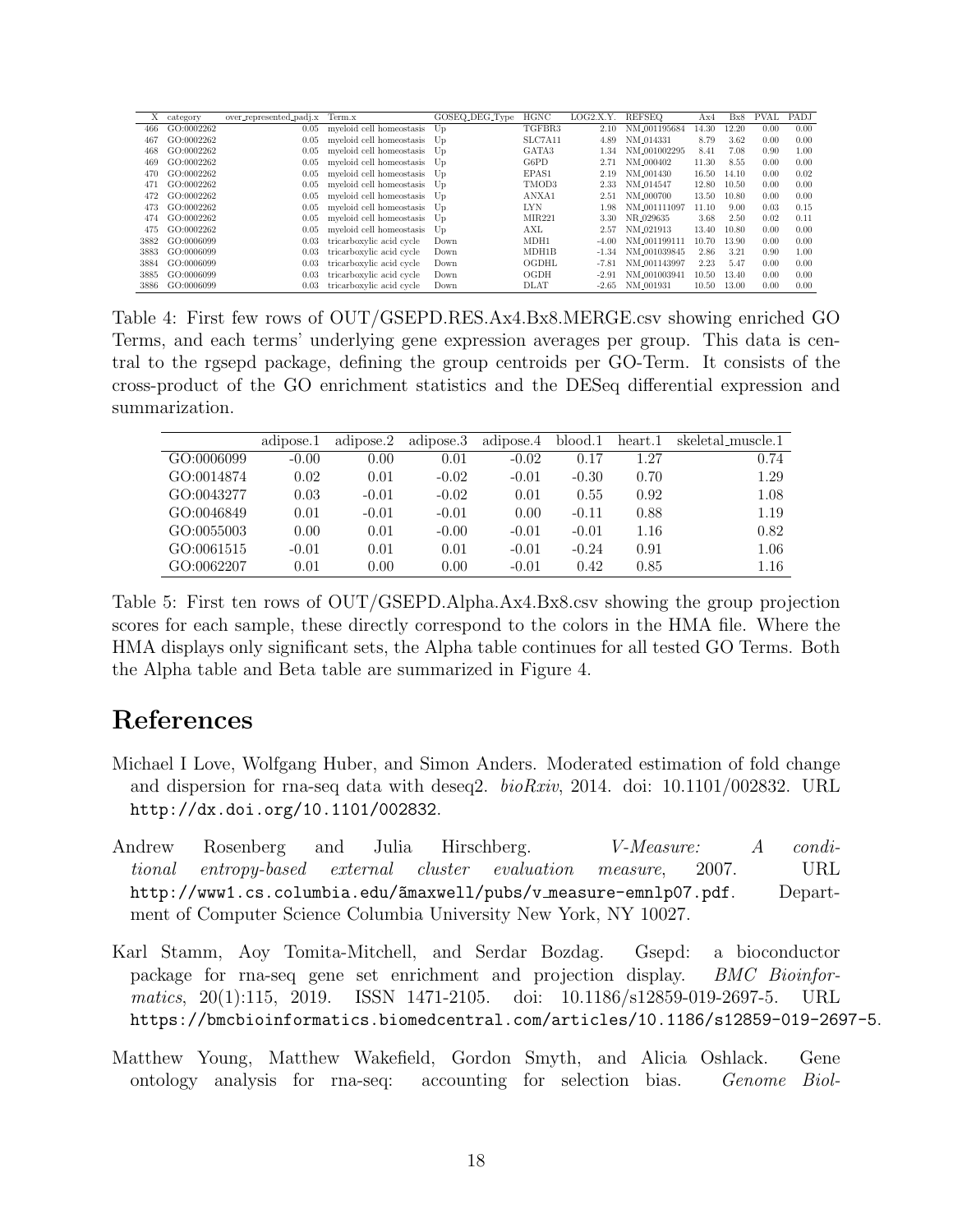|            | adipose.1 | adipose.2 | adipose.3 | adipose.4 | blood.1 | heart.1 | skeletal_muscle.1 |
|------------|-----------|-----------|-----------|-----------|---------|---------|-------------------|
| GO:0006099 | 0.10      | 0.10      | 0.10      | 0.10      | 0.24    | 0.20    | 0.19              |
| GO:0014874 | 0.01      | 0.00      | 0.02      | 0.02      | 0.49    | 0.15    | 0.16              |
| GO:0043277 | 0.03      | 0.01      | 0.03      | 0.01      | 0.61    | 0.10    | 0.10              |
| GO:0046849 | 0.02      | 0.01      | 0.01      | 0.01      | 0.48    | 0.09    | 0.07              |
| GO:0055003 | 0.02      | 0.02      | 0.01      | 0.01      | 0.11    | 0.19    | 0.22              |
| GO:0061515 | 0.02      | 0.01      | 0.02      | 0.01      | 0.32    | 0.16    | 0.16              |
| GO:0062207 | 0.02      | 0.01      | 0.02      | 0.01      | 0.49    | 0.09    | 0.07              |

Table 6: First ten rows of OUT/GSEPD.Beta.Ax4.Bx8.csv showing the linear divergence (distance to axis) for each sample, high values here would be annotated with white dots on the HMA file to indicate that a sample is not falling on the axis. Non-tested samples are expected to frequently have high values here, the C group was not part of the A vs B comparison. Where the HMA displays only significant sets, the Beta table continues for all tested GO Terms. Both the Alpha table and Beta table are summarized in Figure 4.

|            | adipose.1 | adipose.2 | adipose.3 | adipose.4 | blood.1  | heart.1 | skeletal_muscle.1 |
|------------|-----------|-----------|-----------|-----------|----------|---------|-------------------|
| GO:0006099 | 0.15      | 0.15      | 0.15      | 0.15      | 0.41     | 1.31    | 0.80              |
| GO:0014874 | 0.03      | 0.01      | 0.03      | 0.04      | 0.90     | 0.75    | 1.32              |
| GO:0043277 | 0.05      | 0.02      | 0.05      | 0.03      | 1.17     | 0.94    | 1.09              |
| GO:0046849 | 0.05      | 0.03      | 0.03      | 0.04      | 1.29     | 0.91    | 1.21              |
| GO:0055003 | 0.02      | 0.02      | 0.02      | 0.02      | 0.14     | 1.19    | 0.86              |
| GO:0061515 | 0.04      | 0.02      | 0.05      | 0.03      | 0.70     | 0.97    | 1.11              |
| GO:0062207 | 0.04      | 0.01      | 0.03      | 0.03      | $1.06\,$ | 0.86    | 1.17              |

Table 7: First ten rows of OUT/GSEPD.HMG1.Ax4.Bx8.csv showing the z-scaled distance to the Group1 centroid for each sample, these directly correspond to the colors in the HMG file. Where the HMG displays only significant sets, the Gamma table continues for all tested GO Terms. Both the Gamma1 and Gamma2 tables are summarized in Figure 5. Distance is normalized to dimensionality by scaling between the centroids. Thus a score of 0 means the sample resides on the centroid, and a score of 1 means it resides on the opposite class centroid, or equidistant.

ogy, 11(2):R14, 2010. ISSN 1465-6906. doi: 10.1186/gb-2010-11-2-r14. URL http://genomebiology.com/2010/11/2/R14.

### Session Info

```
sessionInfo()
```

```
## R version 4.2.0 RC (2022-04-21 r82226)
## Platform: x86_64-pc-linux-gnu (64-bit)
## Running under: Ubuntu 20.04.4 LTS
##
## Matrix products: default
## BLAS: /home/biocbuild/bbs-3.16-bioc/R/lib/libRblas.so
```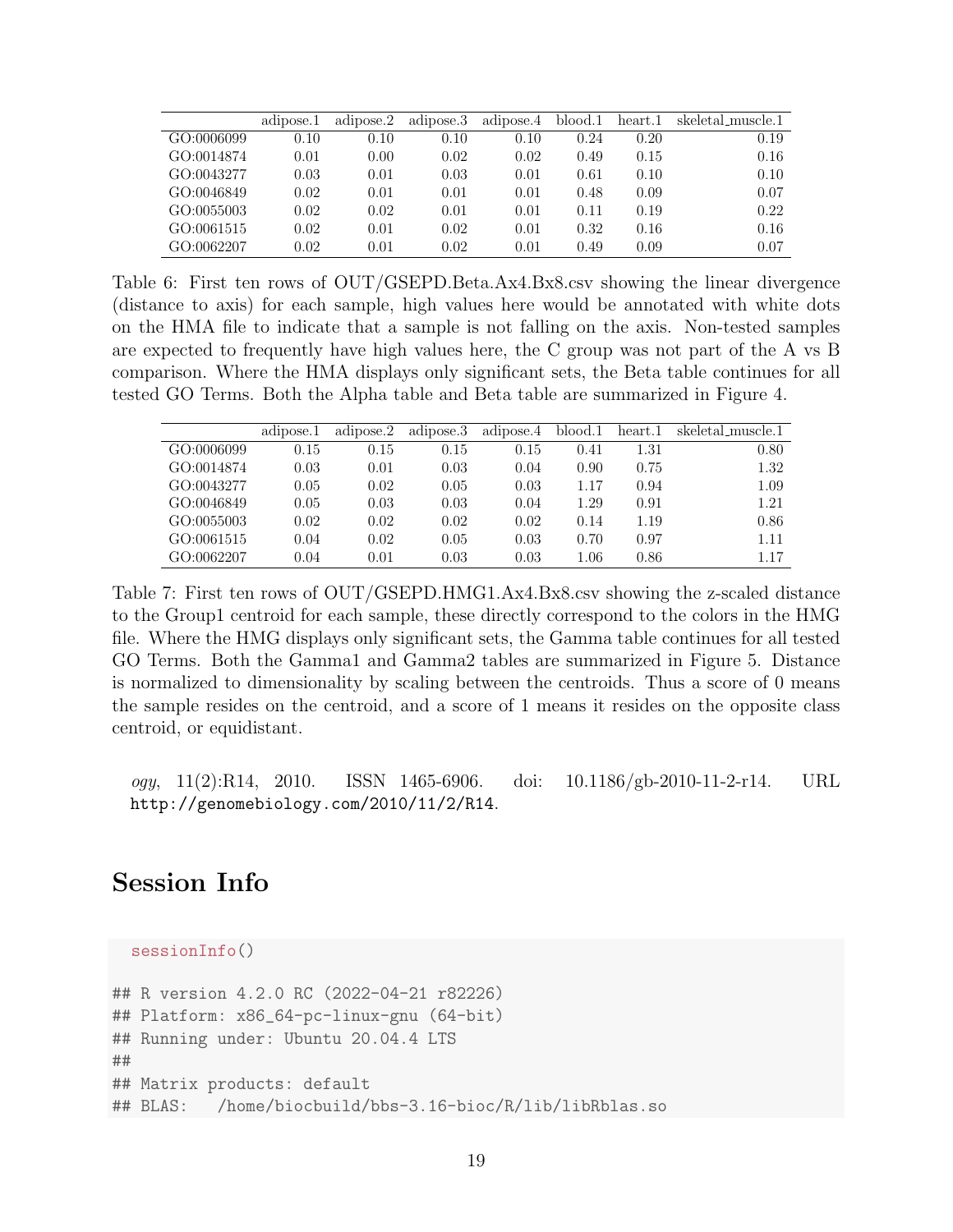|            | adipose.1 | adipose.2 | adipose.3 | adipose.4 | blood.1 | heart.1 | skeletal_muscle.1 |
|------------|-----------|-----------|-----------|-----------|---------|---------|-------------------|
| GO:0006099 | l.O1      | $1.01\,$  | $1.00\,$  | $1.03\,$  | 0.91    | 0.42    | 0.39              |
| GO:0014874 | 0.98      | 0.99      | 1.02      | $1.01\,$  | 1.55    | 0.40    | 0.40              |
| GO:0043277 | 0.98      | 1.01      | 1.02      | 0.99      | 1.13    | 0.18    | 0.18              |
| GO:0046849 | 0.99      | 1.01      | 1.01      | 1.00      | 1.70    | 0.26    | 0.28              |
| GO:0055003 | $1.00\,$  | 0.99      | 1.00      | 1.01      | 1.02    | 0.29    | 0.34              |
| GO:0061515 | 1.01      | 0.99      | 0.99      | 1.01      | 1.40    | 0.34    | 0.35              |
| GO:0062207 | 0.99      | 1.00      | $1.00\,$  | $1.01\,$  | 1.14    | 0.23    | 0.22.             |

Table 8: First ten rows of OUT/GSEPD.HMG2.Ax4.Bx8.csv showing the z-scaled distance to the Group2 centroid for each sample, these directly correspond to the colors in the HMG file. Where the HMG displays only significant sets, the Gamma table continues for all tested GO Terms. Both the Gamma1 and Gamma2 tables are summarized in Figure 5. Distance is normalized to dimensionality by scaling between the centroids. Thus a score of 0 means the sample resides on the centroid, and a score of 1 means it resides on the opposite class centroid, or equidistant.

```
## LAPACK: /home/biocbuild/bbs-3.16-bioc/R/lib/libRlapack.so
##
## locale:
## [1] LC_CTYPE=en_US.UTF-8 LC_NUMERIC=C
## [3] LC_TIME=en_GB LC_COLLATE=C
## [5] LC_MONETARY=en_US.UTF-8 LC_MESSAGES=en_US.UTF-8
## [7] LC_PAPER=en_US.UTF-8 LC_NAME=C
## [9] LC_ADDRESS=C LC_TELEPHONE=C
## [11] LC_MEASUREMENT=en_US.UTF-8 LC_IDENTIFICATION=C
##
## attached base packages:
## [1] stats4 stats graphics grDevices utils datasets methods
## [8] base
##
## other attached packages:
## [1] org.Hs.eg.db_3.15.0 AnnotationDbi_1.59.0
## [3] rgsepd_1.29.0 goseq_1.49.0
## [5] geneLenDataBase_1.33.0 BiasedUrn_1.07
## [7] DESeq2_1.37.0 SummarizedExperiment_1.27.1
## [9] Biobase_2.57.0 MatrixGenerics_1.9.0
## [11] matrixStats_0.62.0 GenomicRanges_1.49.0
## [13] GenomeInfoDb_1.33.3 IRanges_2.31.0
## [15] S4Vectors_0.35.0 BiocGenerics_0.43.0
## [17] xtable_1.8-4
##
## loaded via a namespace (and not attached):
## [1] nlme_3.1-157 bitops_1.0-7 bit64_4.0.5
## [4] filelock_1.0.2 RColorBrewer_1.1-3 progress_1.2.2
## [7] httr_1.4.3 tools_4.2.0 utf8_1.2.2
```